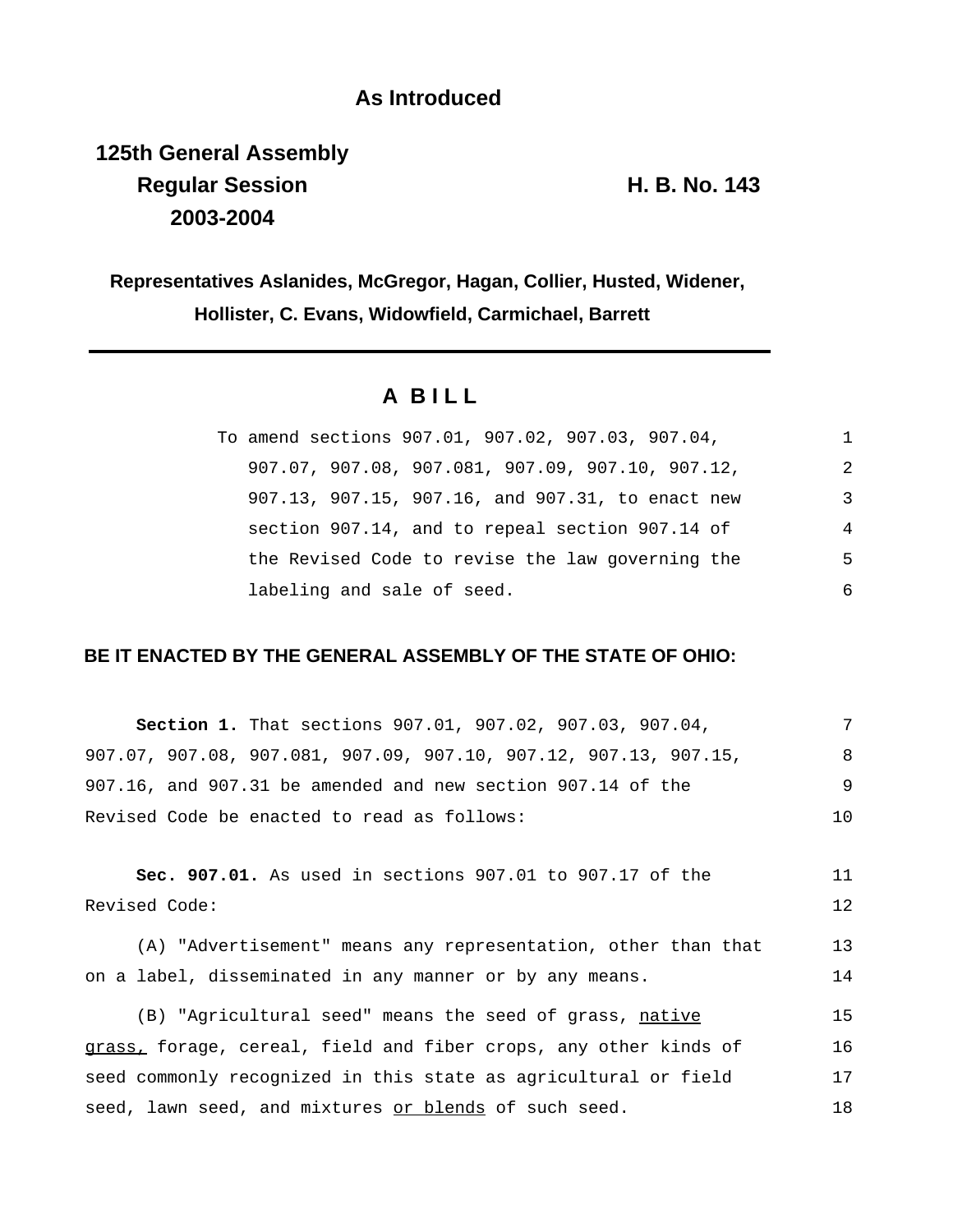#### **H. B. No. 143 Page 2 As Introduced**

(C) "Certifying agency" means an agency authorized by the laws of a state or a foreign country to certify officially seed, tubers for seeding purposes, or plants for varietal identification or for other factors and, in the case of seed, an agency determined by the United States secretary of agriculture to follow procedures and standards of seed certification comparable to those generally followed by seed certifying agencies which that are members of the association of official seed certifying agencies. The certifying agency for this state is the seed certifying entity designated by the director of agriculture by rule. 19 20 21 22 23 24 25 26 27 28

(D) "Germination" means the emergence and development from seed embryos of those structures which that indicate the capability of producing normal seedlings under ordinarily favorable conditions as determined by methods prescribed by rules of the association of official seed analysts. 29 30 31 32 33

(E) "Hard seed" means seed which that, because of impermeability, does not absorb moisture or germinate, but remains hard during the period of germination prescribed for that particular kind of seed. 34 35 36 37

(F) "Hermetically sealed" means that the container used does not allow water vapor penetration through any wall, including the seals, greater than five one-hundredths grams of water per twenty-four hours per one hundred square inches of surface at one hundred degrees Fahrenheit with a relative humidity on one side of ninety per cent and on the other side of zero per cent. 38 39 40 41 42 43

(G) "Hybrid" means the first generation seed of a cross produced by controlling the pollination and by combining: 44 45

(1) Two or more inbred lines; 46

(2) One inbred or a single cross with an open-pollinated variety; 47 48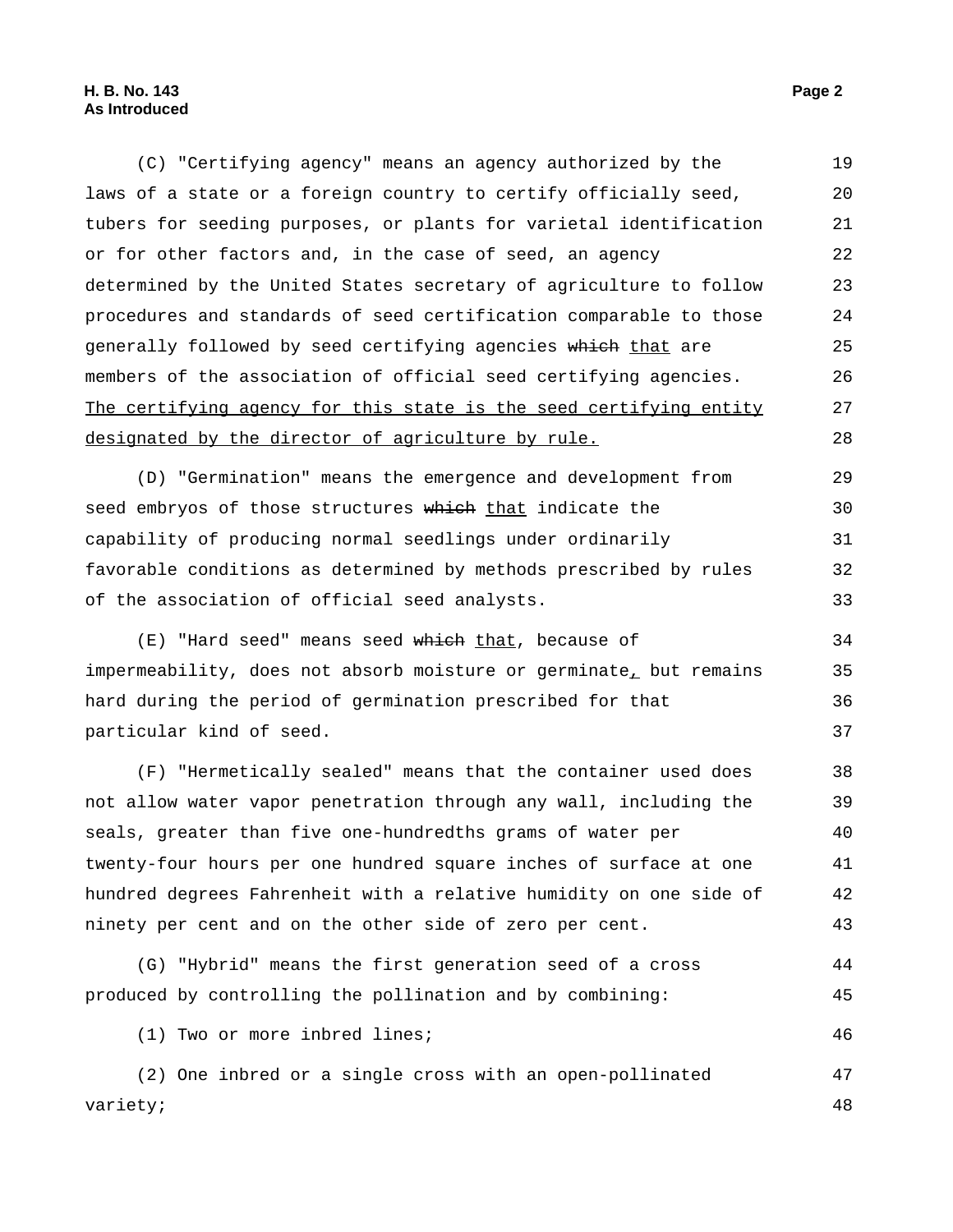#### **H. B. No. 143 Page 3 As Introduced**

| (3) Two varieties or species, except open-pollinated                                 | 49 |
|--------------------------------------------------------------------------------------|----|
| varieties of corn (Zea Mays). The                                                    | 50 |
| The second generation and subsequent generations from such                           | 51 |
| crosses shall not be regarded as hybrids.                                            | 52 |
|                                                                                      |    |
| (H) "In bulk" or "bulk" means loose in vehicles <sub>7</sub> or bins <del>, or</del> | 53 |
| other containers, but not in bags, boxes, or packets.                                | 54 |
| (I) "Inert matter" means all matter not seeds, including                             | 55 |
| broken seeds, sterile florets, chaff, fungus bodies, and stones.                     | 56 |
| (J) "Kind," in reference to seed, means one or more related                          | 57 |
| species or subspecies which that, singly or collectively, are                        | 58 |
| known by one common name, for example, soybeans, oats, alfalfa, or                   | 59 |
| timothy.                                                                             | 60 |
| $(K)$ "Label <sub>7</sub> " except as used in "inspection fee label," means          | 61 |
| any a tag or other device that is attached to or written, stamped,                   | 62 |
| or printed <del>, or graphic matter upon or attached to a</del> on any               | 63 |
| container of seed or the invoice pertaining thereto that                             | 64 |
| accompanies any lot of bulk seed and that describes the kind of                      | 65 |
| seed together with any other information required by law. "Label"                    | 66 |
| includes an invoice under which any seed is imported into the                        | 67 |
| <u>state</u> .                                                                       | 68 |
| (L) "Lot of seed" means a definite quantity of seed                                  | 69 |
| identified by a lot number or other identification, every portion                    | 70 |
| or bag of which is uniform, within permitted tolerances, as to the                   | 71 |
| factors which that appear on the label.                                              | 72 |

(M) "Mixture" means a lot of agricultural seed consisting of more than one kind or variety, each of which is present in excess of five per cent of the whole. 73 74 75

(N) "Origin" means a state, the District of Columbia, Puerto Rico, a possession of the United States, or a foreign country, or designated portion thereof, where grown. 76 77 78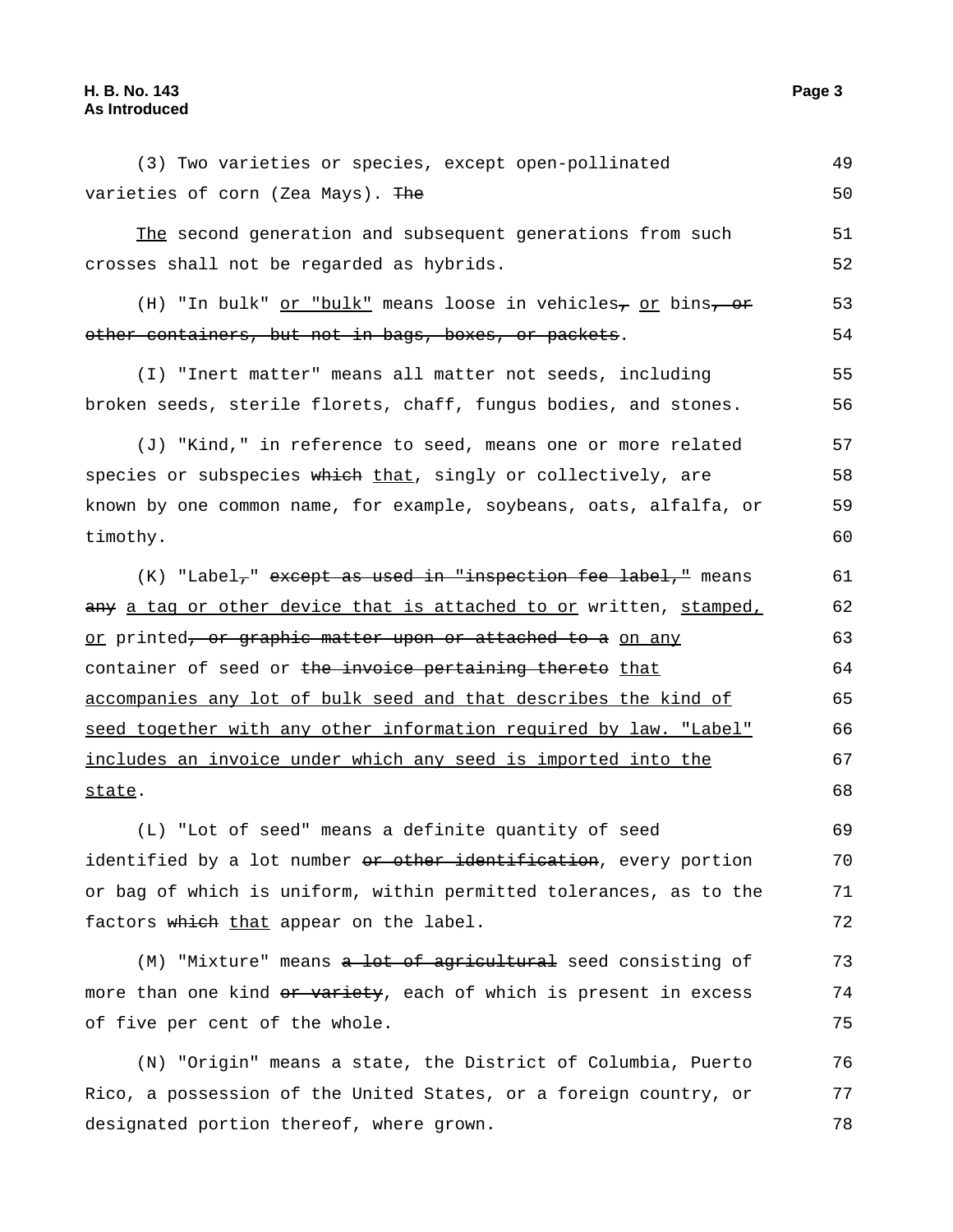#### **H. B. No. 143 Page 4 As Introduced**

(O) "Other crop seed" means agricultural seed commingled with the kind, or kind and variety<sub>1</sub> of seed under consideration, but less than five per cent by weight of the lot. 79 80 81

(P) "Person" means any individual, partnership, corporation, company, society, association, public agency, receiver, trustee, or agent. 82 83 84

(Q) "Place of business" means any location, including any vehicle, where seed is sold, processed, conditioned, or stored.

(R) "Primary noxious weeds" or "prohibited Prohibited noxious weeds" means perennial weeds which that reproduce by seed, spread by roots, underground stems, or other reproductive parts $<sub>L</sub>$  and,</sub> when established, are highly destructive and difficult to control. 87 88 89 90

(S) "Processing" or "conditioning" means cleaning to remove chaff, sterile florets, immature seeds, weed seeds, inert matter, and other crop seeds, scarifying, blending to obtain uniform quality, or any other operation which that would change the purity or germination of the seed and therefore require retesting to determine the quality of the seed. "Processing" or "conditioning" does not include such operations as packaging, labeling, blending uniform lots of the same kind or variety without cleaning, or preparing a mixture without cleaning, any of which would not require retesting to determine the quality of the seed. 91 92 93 94 95 96 97 98 99 100

(T) "Pure seed" means agricultural  $er_t$ , vegetable, or flower seed free of inert matter and free of other seed distinguishable by appearance or by test. "Pure seed" also includes agricultural seed that contains seeds of other kinds or varieties that comprise five per cent or less of the whole and that are described on the label as components of a mixture or blend that comprises five per cent or less of the whole. 101 102 103 104 105 106 107

(U) "Records" means the complete data, including representative samples, concerning each lot of agricultural seed 108 109

85

86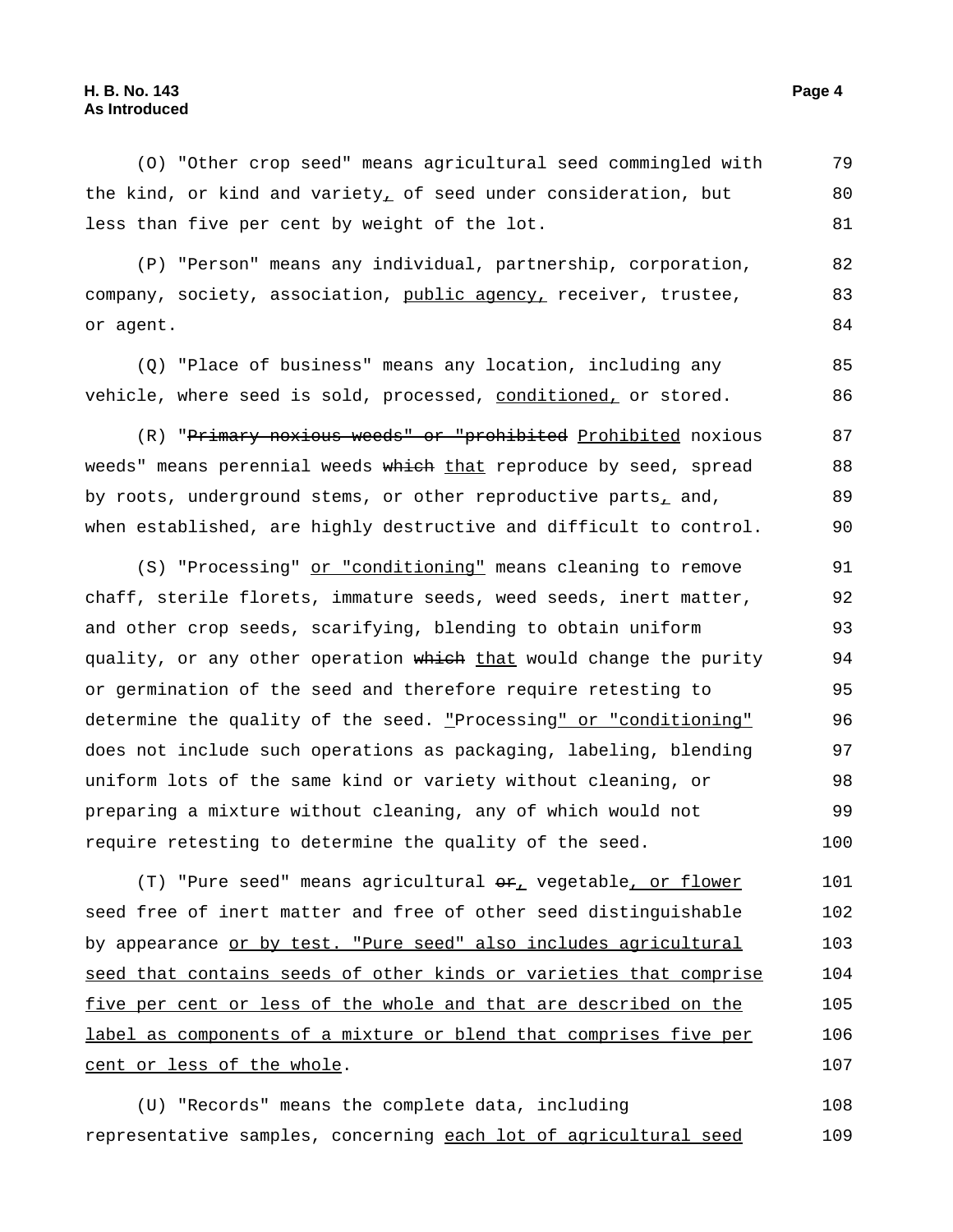sold.

that is sold. "Records" includes information about the seed's source of purchase<sub>7</sub> and origin<sub>7</sub>; the results of germination<sub>7</sub> tests; the results of purity, tests regarding the amount of pure seed, inert matter, crop seed, weed seed, and noxious weed seed contained in the lot of seed; and information concerning the processing<sub>7</sub> and disposition of each lot of agricultural the seed

(V) "Screenings" means chaff, sterile florets, immature seed, inert matter, weed seed, or any other matter removed from seed in any kind of processing and which that contains less than twenty-five per cent by weight of live agricultural  $\Theta_{\pm}$  vegetable, or flower seed. 117 118 119 120 121

(W) "Secondary noxious weeds" or "restricted Restricted noxious weeds" means weeds which that are objectionable in fields, lawns, or gardens, but which that can be controlled by good cultural practices. 122 123 124 125

(X) "Sell" means or "sold" includes: 126

(1) Transferring ownership, offering or exposing for sale, exchanging, distributing, giving away, or transporting in this state; 127 128 129

(2) Storing, carrying, or handling in aid of traffic in this state, whether in person or through an agent, employee, or others; 130 131

(3) Receiving, accepting, or holding on consignment for sale. 132

(Y) "Standard Germination standard," as applied to vegetable or flower seed, means the minimum percentage of germination established by the director of agriculture for any kind or variety of seed. 133 134 135 136

(Z) "Tolerance" means the allowable deviation from any percentage, fraction, or rate of occurrence stated on the label of a lot of seed. Tolerance is based on the law of normal variation 137 138 139

115 116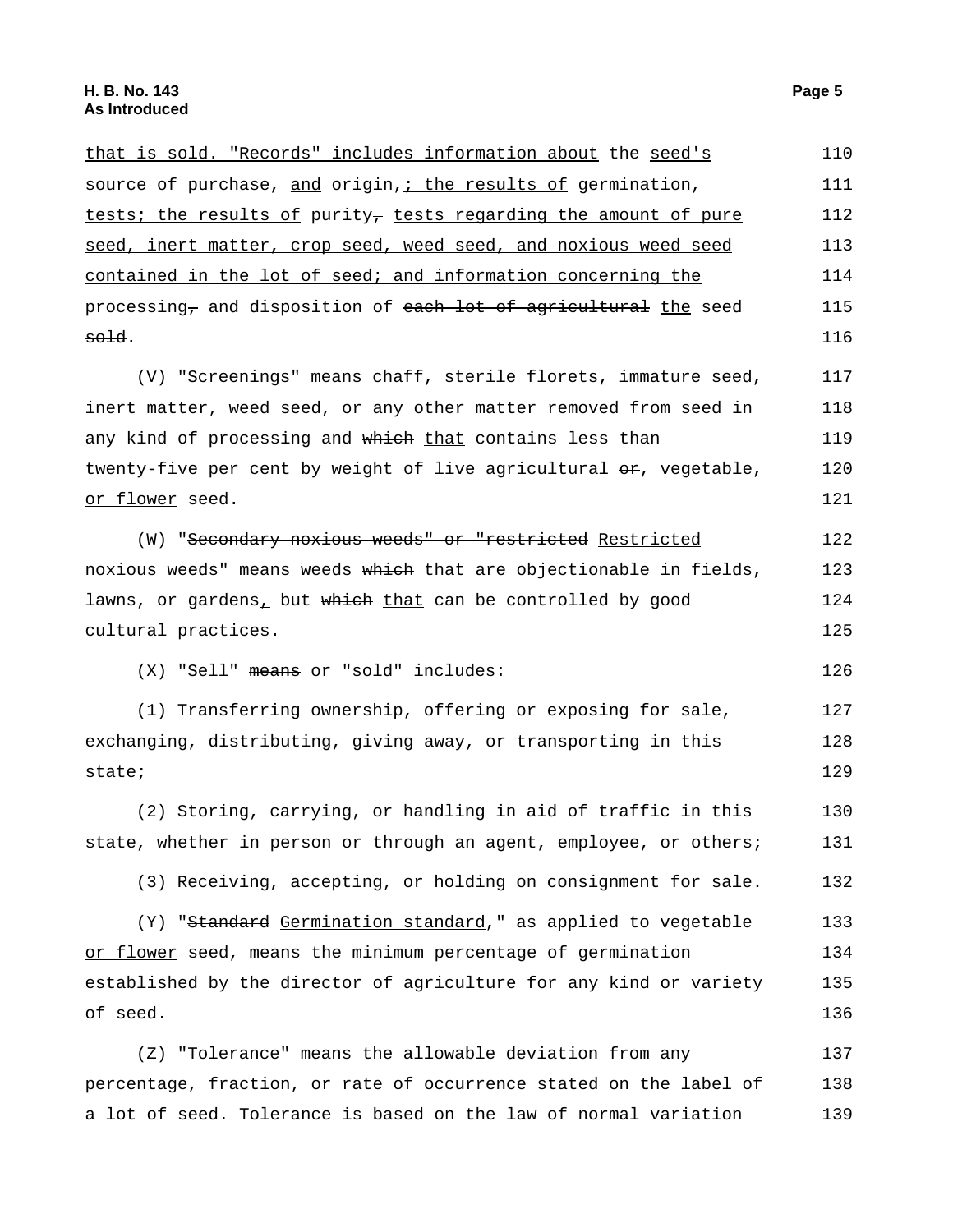from a mean. 140

(AA) "Type" means either a group of varieties so nearly similar that the individual varieties cannot be clearly differentiated except under special conditions or, when used with a variety name, seed of that variety which that may be mixed with seed of other varieties of the same kind and of similar character. In either case, ninety per cent of the pure seed shall be of the variety or group of varieties named or, upon growth, shall produce plants having characteristics similar to the variety or group of varities varieties named. 141 142 143 144 145 146 147 148 149

(BB) "Variety" means a subdivision of a kind which that is characterized by growth, plant, fruit, seed, or other characteristics by which it can be differentiated from other sorts of the same kind. 150 151 152 153

(CC) "Vegetable seed" means the seed of any crop which that is grown in gardens or on truck farms and is generally known and sold in this state under the name of vegetable seed or herb seed. 154 155 156

(DD) "Weed seed" means the seed and bulblets of all plants generally recognized in this state as weeds, including prohibited noxious weeds and restricted noxious weeds. 157 158 159

(EE) "Coated agricultural seed" means an agricultural seed with a film or layer applied to the seed<del>, which</del> that is greater than one per cent of the net weight, for purposes  $of$ , including, but not limited to, accurate seeding, nitrogen fixation, nutrient improvement, or protection from insects and pathogens. "Coated agricultural seed" does not include seeds treated with dusts or liquids, which that are virtually unmeasurable using association of official seed analysts rules. 160 161 162 163 164 165 166 167

(FF) "Combination seed-mulch product" means any product containing both seeds and a natural or artificial substance that is applied to the soil surface for the purpose of promoting seed 168 169 170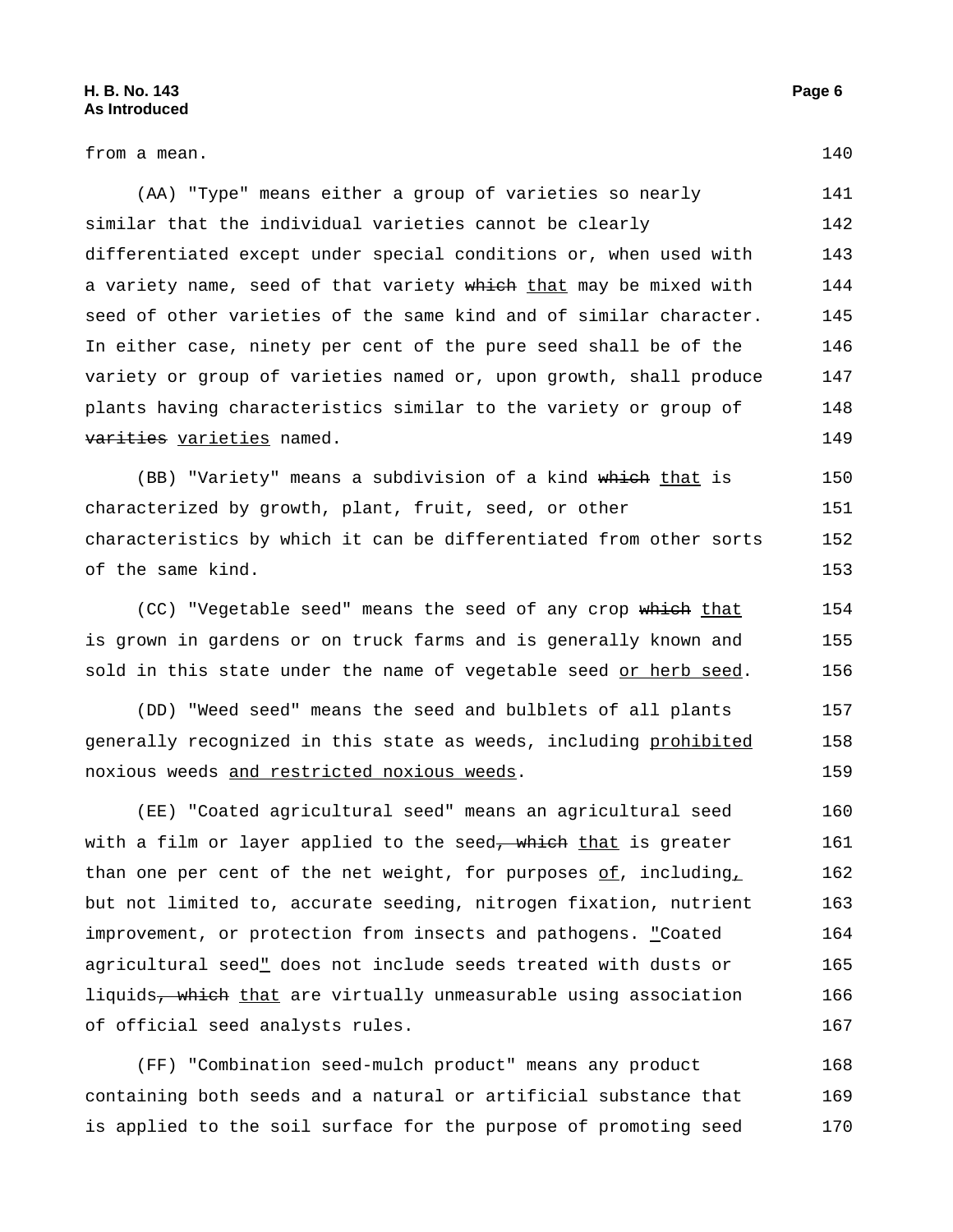germination through moisture retention, maintaining soil temperature, or preventing erosion, and may contain fertilizer. 171 172 (GG) "Blend" means seed that consists of more than one variety of a kind, with each variety representing more than five per cent by weight of the whole. 173 174 175 (HH) "Flower seed" means the seed of herbaceous plants grown for their blooms, ornamental foliage, or other ornamental parts and commonly known as and sold under the name of flower seed. 176 177 178 (II) "Pure live seed" means the sum of seed's percentage of germination plus the percentage of hard seed or dormant seed, multiplied by the percentage of pure seed, the product of which is divided by one hundred. The result is expressed as a whole number. Expressed as an equation, the definition of "pure live seed" is as follows: (percentage of germination plus percentage of hard seed or dormant seed) multiplied by the percentage of pure seed equals (product)divided by one hundred equals pure live seed. 179 180 181 182 183 184 185 186 (JJ) "Cool season grass seed" means the agricultural seed of Kentucky bluegrass, red fescue, chewings fescue, hard fescue, tall fescue, perennial ryegrass, intermediate ryegrass, annual ryegrass, colonial bentgrass, creeping bentgrass, and mixtures or blends containing only those grass seeds. 187 188 189 190 191 (KK) "Native grass" has the meaning established in rules adopted under section 907.10 of the Revised Code. 192 193 (LL) "Class of seed" means a classification of seed that is established using the standards and procedures established by the association of official seed certifying agencies and that designates seed as breeder, foundation, registered, or certified seed. 194 195 196 197 198 (MM) "Container" means a packet, bag, box, tape, tube, envelope, pre-planted device, mat, or other device used to contain 199 200

seed, except that "container" does not include a vehicle or bin

201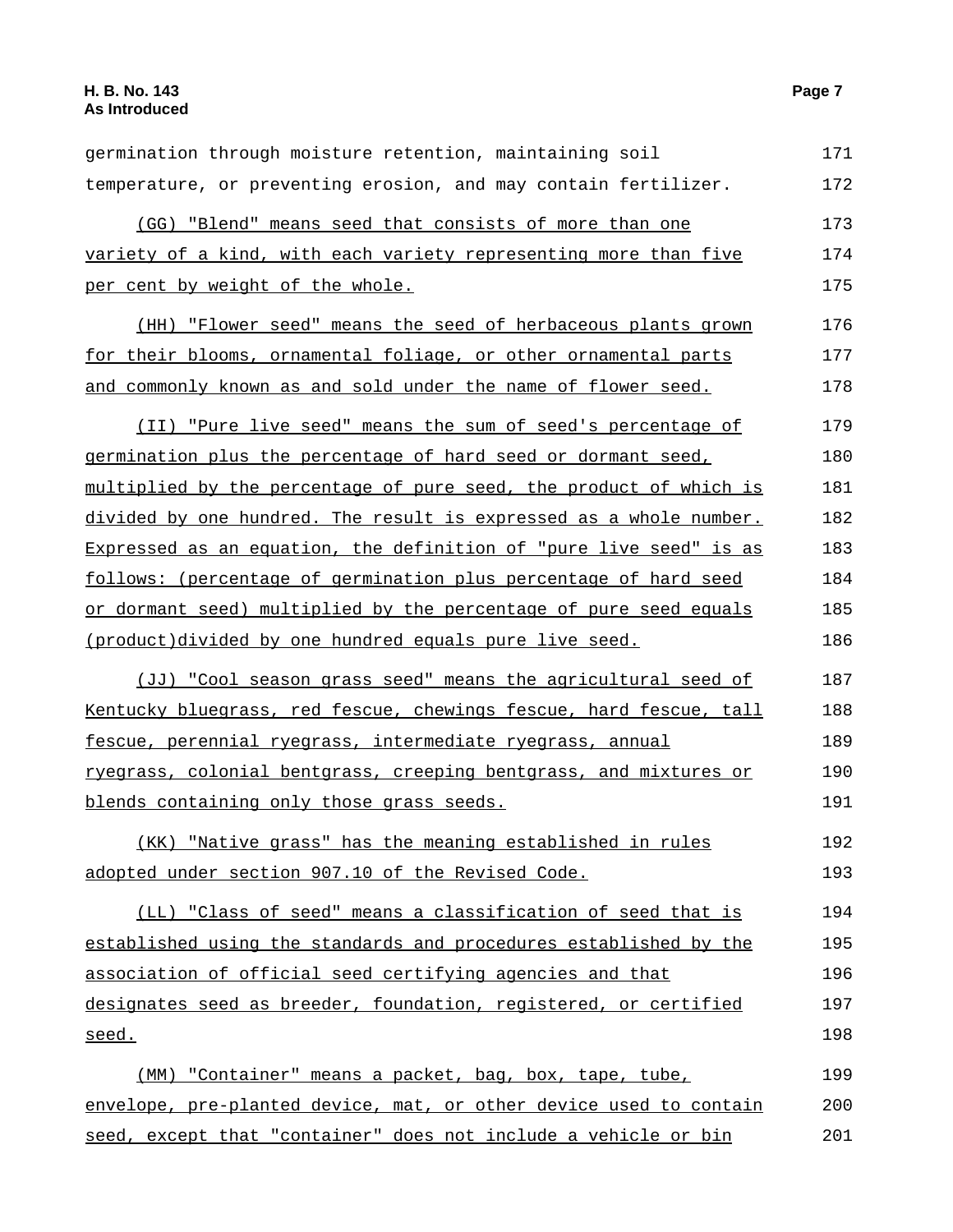# used to contain bulk seed. <sup>202</sup>

| Sec. 907.02. (A) The Ohio seed improvement association entity      | 203 |
|--------------------------------------------------------------------|-----|
| that is designated by the director of agriculture in rules adopted | 204 |
| under section 907.10 of the Revised Code as having the authority   | 205 |
| to certify seed in this state shall certify for Ohio-agricultural  | 206 |
| or, vegetable, or flower seed, tubers for seeding purposes, or     | 207 |
| plants for varietal identification or for other factors.           | 208 |

(B) No person shall use, orally or in writing, alone or with other words, "certified," "registered," "foundation," or any other term which that suggests that the seed, tubers for seeding purposes, or plants have been certified unless the seed, tubers for seeding purposes, or plants have been certified by the Ohio seed improvement association certifying entity designated by rule to do so. 210 211 212 213 214 215 216

(C) The following information shall appear on the certification label attached to each container of each lot of seed, tubers for seeding purposes, or plants sold as "certified," "registered," or "foundation": 217 218 219 220

(1) The grower's name and address or producer number; 221

(2) The name of the  $\Theta$ hio entity that certified the seed improvement association as the certifying agency; 222 223

(3) The origin of the seed, tubers for seeding purposes, or plants; 224 225

(4) The class, kind, variety, and germ plasm of the seed; 226

(5) Any other information the director of agriculture may require by rule concerning health, vigor, purity, type, and other matters pertaining to certification. 227 228 229

(D) The seed certifying entity described in division (A) of 230

209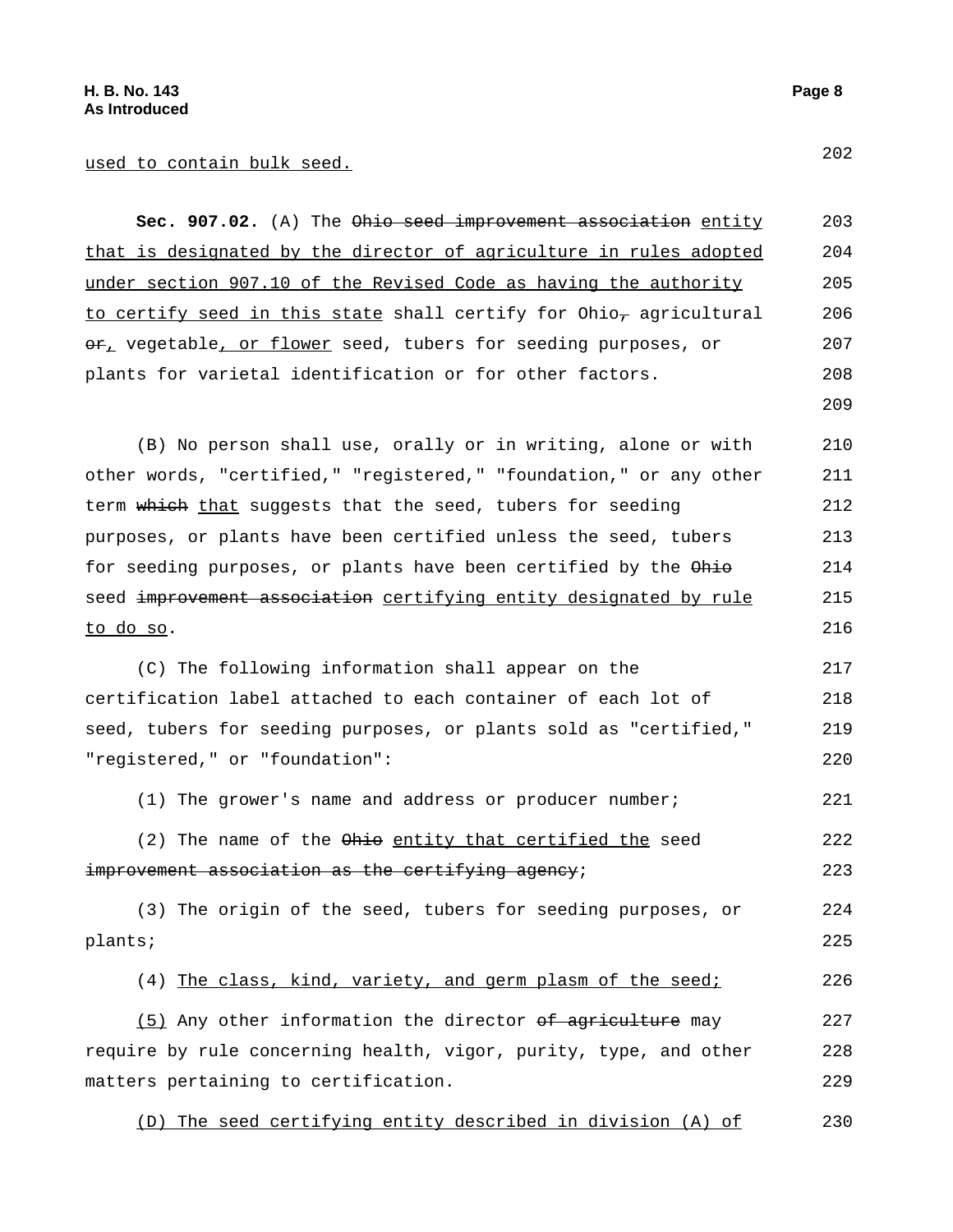this section shall establish standards and procedures for seed certification that are no less stringent than those prescribed by the association of official seed certifying agencies and that do not conflict with sections 907.01 to 907.17 of the Revised Code and rules adopted under them. The seed certifying entity shall designate intervals at which it shall conduct a review of the certification standards and procedures. No proposed change to the standards and procedures may take effect unless the change first is approved by an affirmative vote of at least two-thirds of the members of the seed certifying entity's governing body. 231 232 233 234 235 236 237 238 239 240

Sec. 907.03. (A) Each container of agricultural  $\Theta_{L}$ vegetable<u>, or flower</u> seed which that is sold for sowing purposes shall bear thereon on it or have attached thereto to it in a conspicuous place a label plainly written or printed in the English language giving the following information: 241 242 243 244 245

(1) For agricultural seed that is sold on a pure live seed basis or any other basis: 246 247

(a) The commonly accepted name of the kind, or kind and variety, of each agricultural seed component in excess of five per cent by weight of the whole and the percentage by weight of each in the order of its predominance. If the director of agriculture has determined in rules preseribed adopted under section 907.10 of the Revised Code that any such component is generally labeled as to variety, the label shall bear, in addition to the name of the kind, the name of the variety, or the statement "variety not stated." If any such component is a hybrid, the label shall also bear the name of the hybrid. If more than one component seed kind is required to be named listed on the label, the word "mixture" or "mixed" shall be stated appear conspicuously on the label. If more than one variety is listed on the label of seed consisting of a single kind, the word "blend" shall appear on the label. 248 249 250 251 252 253 254 255 256 257 258 259 260 261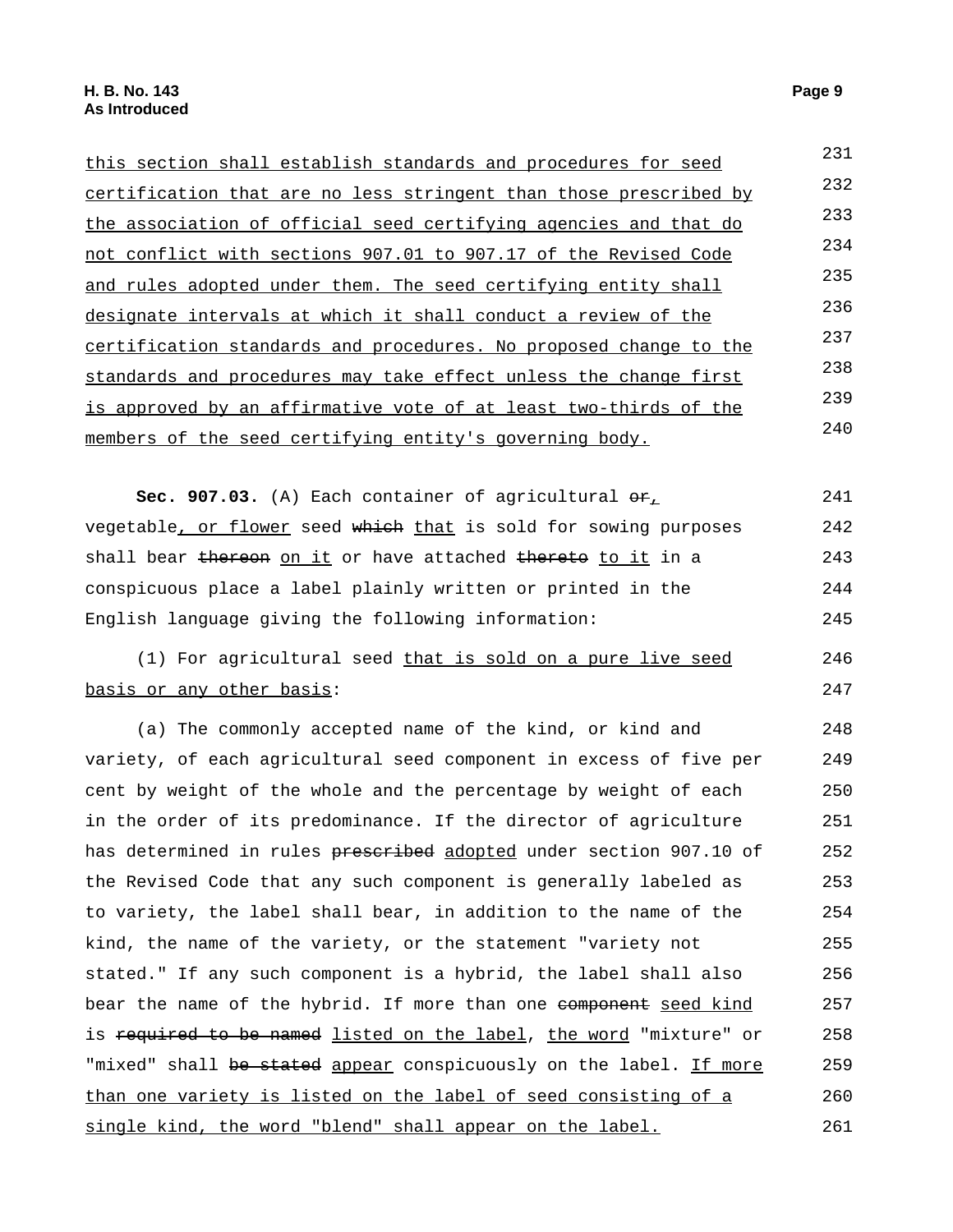| (b) The lot number $e^+$ -other-lot-identification;                | 262 |
|--------------------------------------------------------------------|-----|
| (c) The origin, if known, of alfalfa and red clover. If the        | 263 |
| origin is unknown, the that fact shall be stated.                  | 264 |
| (d) The percentage by weight of all weed seed;                     | 265 |
| (e) The name and number of each kind of secondary restricted       | 266 |
| noxious-weed seed per ounce, when present singly or in             | 267 |
| combination:                                                       | 268 |
| (i) In excess of one seed in each ten grams of timothy, red        | 269 |
| top, tall meadow oatgrass, orchardgrass, crested dog's-tail,       | 270 |
| Kentucky bluegrass, Canada bluegrass, fescue, bromegrass,          | 271 |
| perennial and Italian ryegrass, crimson clover, red clover, white  | 272 |
| clover, alsike clover, sweet clover, alfalfa, or any other         | 273 |
| agricutural agricultural seed of similar size, other grasses and   | 274 |
| clovers not otherwise classified, or any combination thereof;      | 275 |
| (ii) In excess of one seed in each fifty grams of millet,          | 276 |
| rape, flax, sudangrass, or other seed not specified in division    | 277 |
| $(A)(1)(e)(i)$ or division $(A)(1)(f)$ of this section, or any     | 278 |
| combination thereof.                                               | 279 |
| (f) The name and number of each kind of secondary restricted       | 280 |
| noxious-weed seed per pound when present, singly or in             | 281 |
| combination, in excess of one seed in each two hundred grams of    | 282 |
| wheat, oats, rye, barley, buckwheat, vetches, or any other seed as | 283 |
| large as or larger than wheat, or any combination thereof;         | 284 |
| (g) The percentage by weight of agricultural seed, which may       | 285 |
| be designated as "crop seed," other than that required to be named | 286 |
| on the label;                                                      | 287 |
| (h) The percentage by weight of inert matter;                      | 288 |
| (i) For each named agricultural seed: the percentage of            | 289 |

germination, exclusive of hard seed; the percentage of hard seed, if present; and the calendar month and year the test was completed 290 291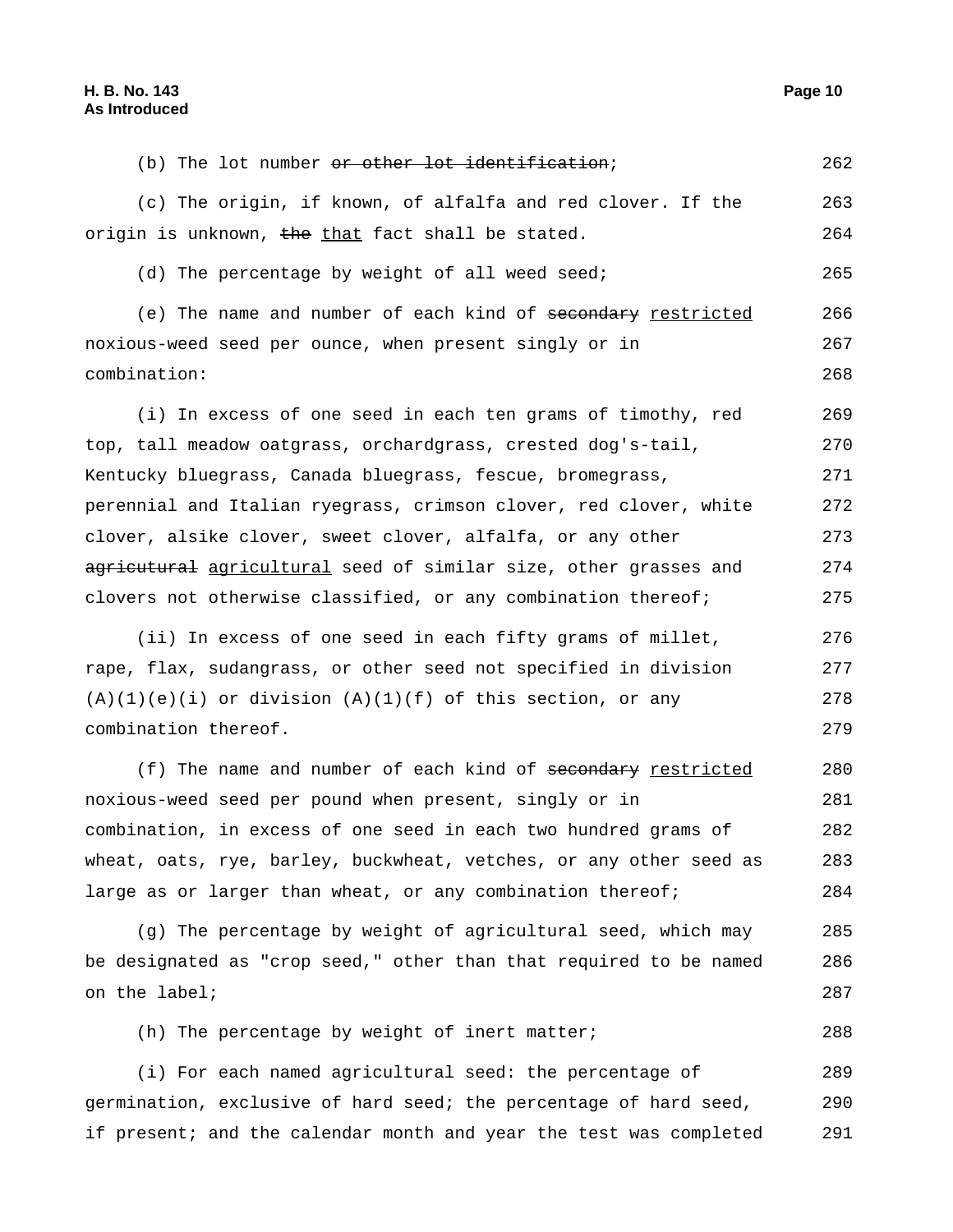| to determine these percentages;                                    | 292 |
|--------------------------------------------------------------------|-----|
| (j) The name and address of the person who labels the seed.        | 293 |
| (2) For coated agricultural seed, in addition to the               | 294 |
| information required under division (A)(1) of this section:        | 295 |
| (a) The percentage by weight of pure seed with coating             | 296 |
| material removed;                                                  | 297 |
| (b) The percentage by weight of coating material;                  | 298 |
| (c) The percentage by weight of inert matter exclusive of          | 299 |
| coating material;                                                  | 300 |
| (d) The percentage of germination determined on four hundred       | 301 |
| coated pellets.                                                    | 302 |
| (3) For vegetable seed that is sold in containers weighing         | 303 |
| eight ounces or less:                                              | 304 |
| (a) The name of the kind and variety of the seed;                  | 305 |
| (b) The percentage of germination of the seed, which shall be      | 306 |
| equal to or above the germination standard unless the label of the | 307 |
| seed indicates in accordance with division (A)(3)(c) of this       | 308 |
| section that the germination is below standard;                    | 309 |
| (c) For seed which that germinates less than the germination       | 310 |
| standard established by the director under division (B)(3) of      | 311 |
| section 907.10 of the Revised Code:                                | 312 |
| (i) The percentage of germination, exclusive of hard seed;         | 313 |
| the percentage of hard seed, if present; and the calendar month    | 314 |
| and year the test was completed to determine these percentages;    | 315 |
| (ii) "Below standard" in not less than 8-point type in a           | 316 |
| conspicuous place on the same side of the label as that which      | 317 |
| states the percentage of germination or on the face of the         | 318 |
| container.                                                         | 319 |
| The name and address of the person who labels or sells             | 320 |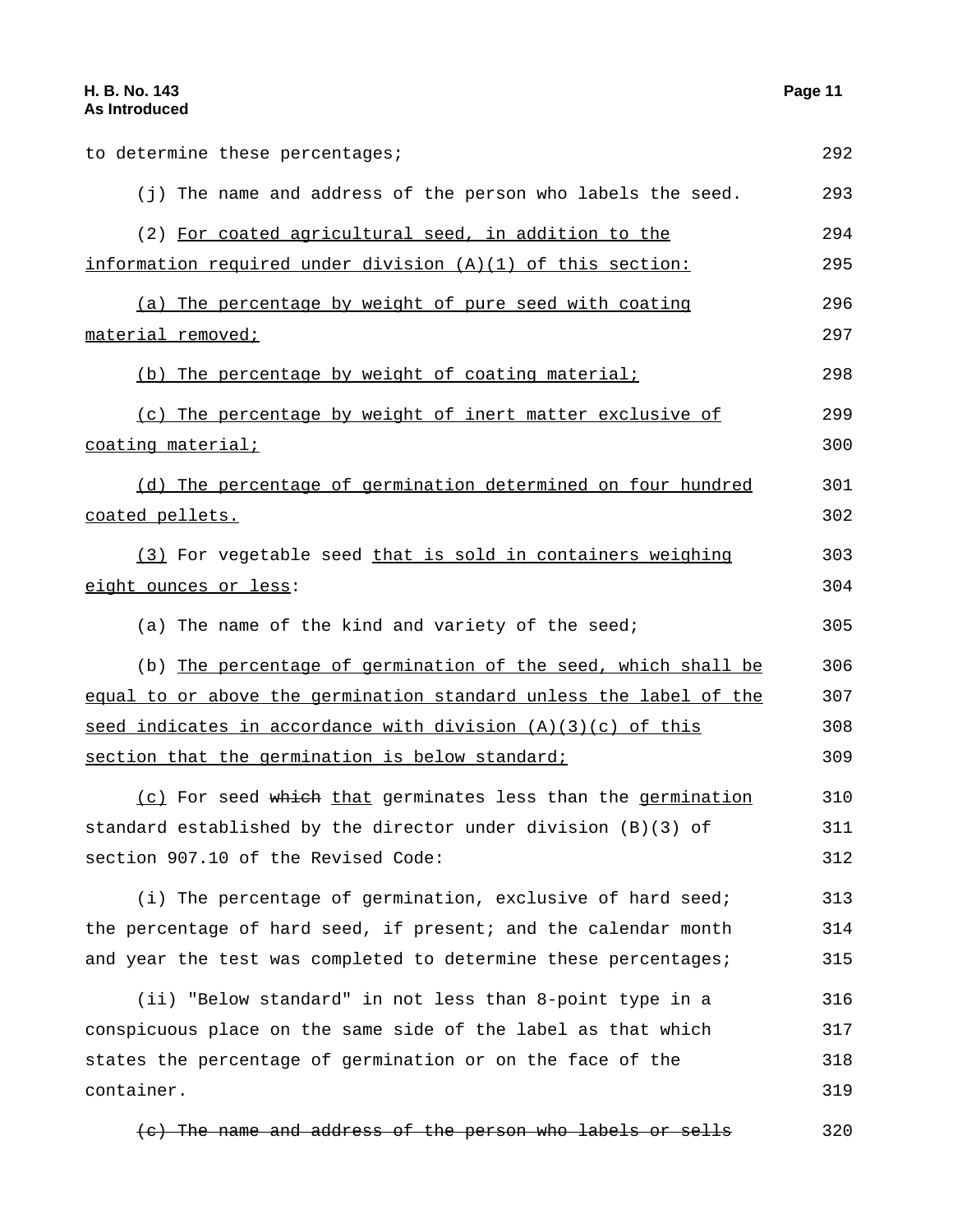| $the - seed \div$                                                           | 321 |
|-----------------------------------------------------------------------------|-----|
| (d) The percentage of germination of any vegetable seed sold                | 322 |
| in packets weighing less than four ounces shall be equal to or              | 323 |
| above the standard.                                                         | 324 |
| (e) The percentage of germination of any vegetable seed                     | 325 |
| determined to be above the standard may be stated on the label $_7$ or      | 326 |
| container <del>, or packet</del> .                                          | 327 |
| (3) For coated agricultural seed, in addition to the                        | 328 |
| $\frac{1}{1}$ information required under division $(A)(1)$ of this section: | 329 |
| (a) The percentage by weight of pure seeds with coating                     | 330 |
| material removed;                                                           | 331 |
| (b) The percentage by weight of coating material;                           | 332 |
| (c) The percentage by weight of inert matter exclusive of                   | 333 |
| eoating material:                                                           | 334 |
| (d) The percentage of germination determined on four hundred                | 335 |
| eoated pellets.                                                             | 336 |
| (d) The name and address of the person who labels the seed;                 | 337 |
| (e) The year in which the packed seed is intended for sale;                 | 338 |
| (f) The lot number.                                                         | 339 |
| (4) For vegetable seed that is sold in containers weighing                  | 340 |
| more than eight ounces:                                                     | 341 |
| (a) The name of each kind and variety of vegetable seed                     | 342 |
| present in excess of five per cent and the percentage by weight of          | 343 |
| each in order of its predominance;                                          | 344 |
| (b) The lot number;                                                         | 345 |
| (c) The following information for each vegetable seed named                 | 346 |
| <u>on the label:</u>                                                        | 347 |
| (i) The percentage of germination exclusive of hard seed;                   | 348 |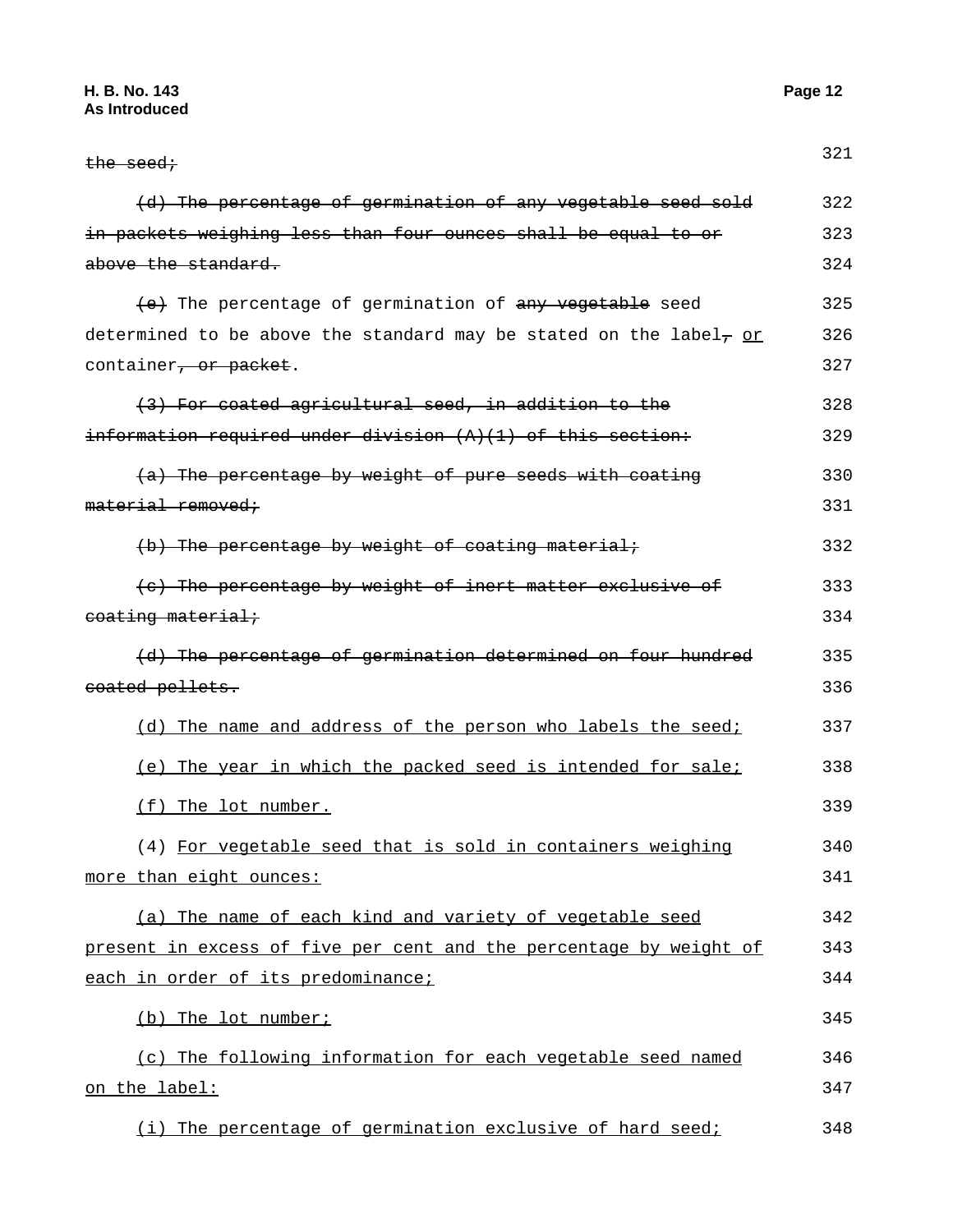(ii) The percentage of hard seed, if present. 349 Germination and hard seed may be stated as a total percentage if desired. 350 351 (iii) The calendar month and year that the test used to determine each percentage was completed. 352 353 (d) The name and address of the person who labels the seed; 354 (e) The name and amount of each kind of restricted noxious-weed seed that is present in one ounce of the seed. 355 356 (5) For flower seed that is sold in containers weighing eight ounces or less: 357 358 (a) The common name or, if commonly used, the scientific name of the kind and variety of flower seed; 359 360 (b) The percentage of germination of the flower seed, which shall be equal to or above the germination standard established by the director under division (B)(3) of section 907.10 of the Revised Code unless the label of the seed indicates in accordance with division  $(A)(5)(c)$  of this section that the germination is below standard; 361 362 363 364 365 366 (c) The following information for flower seed that germinates less than the germination standard established by the director under division (B)(3) of section 907.10 of the Revised Code: 367 368 369 (i) The percentage of germination, exclusive of hard seed; 370 (ii) The percentage of hard seed, if present; 371 (iii) The calendar month and year that the test used to determine the percentages was completed; 372 373 (iv) The words "below standard" in not less than eight-point type in a conspicuous place on the same side of the label as that which states the percentage of germination or on the face of the 374 375 376

container.

377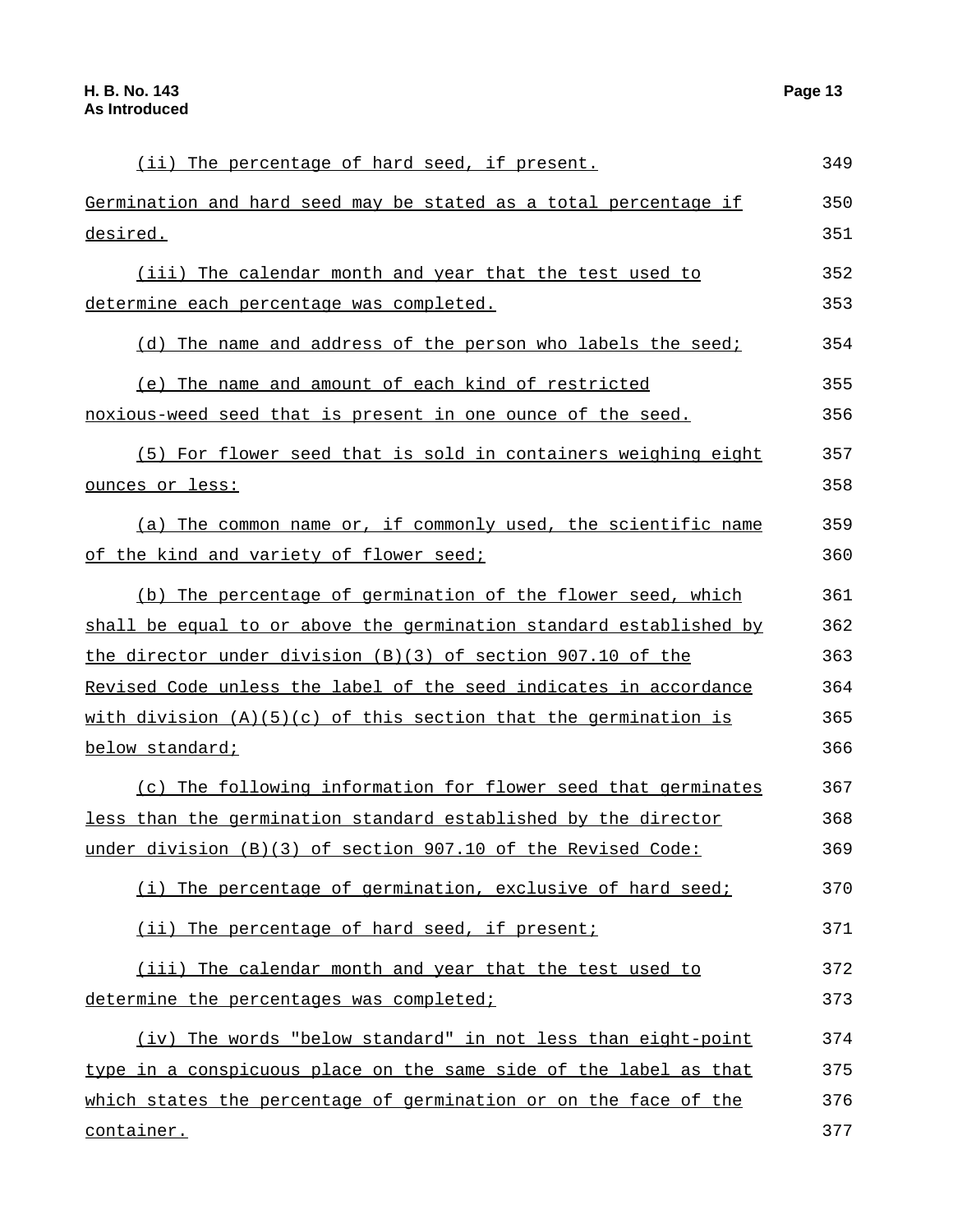| The percentage of germination of any flower seed determined        | 378 |
|--------------------------------------------------------------------|-----|
| to be above the standard may be stated on the label or container.  | 379 |
| (d) The name and address of the person who labels the seed;        | 380 |
| (e) The year in which the packed seed is intended for sale;        | 381 |
| (f) The lot number.                                                | 382 |
| (6) For flower seed in containers weighing more than eight         | 383 |
| ounces:                                                            | 384 |
| (a) The name of each kind and variety of flower seed present       | 385 |
| in excess of five per cent and the percentage by weight of each in | 386 |
| order of its predominance;                                         | 387 |
| (b) The lot number;                                                | 388 |
| (c) The following information for each flower seed named on        | 389 |
| the label:                                                         | 390 |
| (i) The percentage of germination exclusive of hard seed;          | 391 |
| (ii) The percentage of hard seed, if present.                      | 392 |
| Germination and hard seed may be stated as a total percentage if   | 393 |
| desired.                                                           | 394 |
| (iii) The calendar month and year that the test used to            | 395 |
| determine each percentage was completed.                           | 396 |
| (d) The name and address of the person who labels the seed;        | 397 |
| (e) The name and amount of each kind of restricted                 | 398 |
| noxious-weed seed that is present in one ounce of the seed.        | 399 |
| (7) For combination seed-mulch products:                           | 400 |
| (a) The word "combination," which shall be printed on the          | 401 |
| upper third of the principal display panel in the largest and most | 402 |
| conspicuous type in relation to other words and designs on the     | 403 |
| label;                                                             | 404 |
|                                                                    |     |
| (b) Following the word "combination" on the upper third of         | 405 |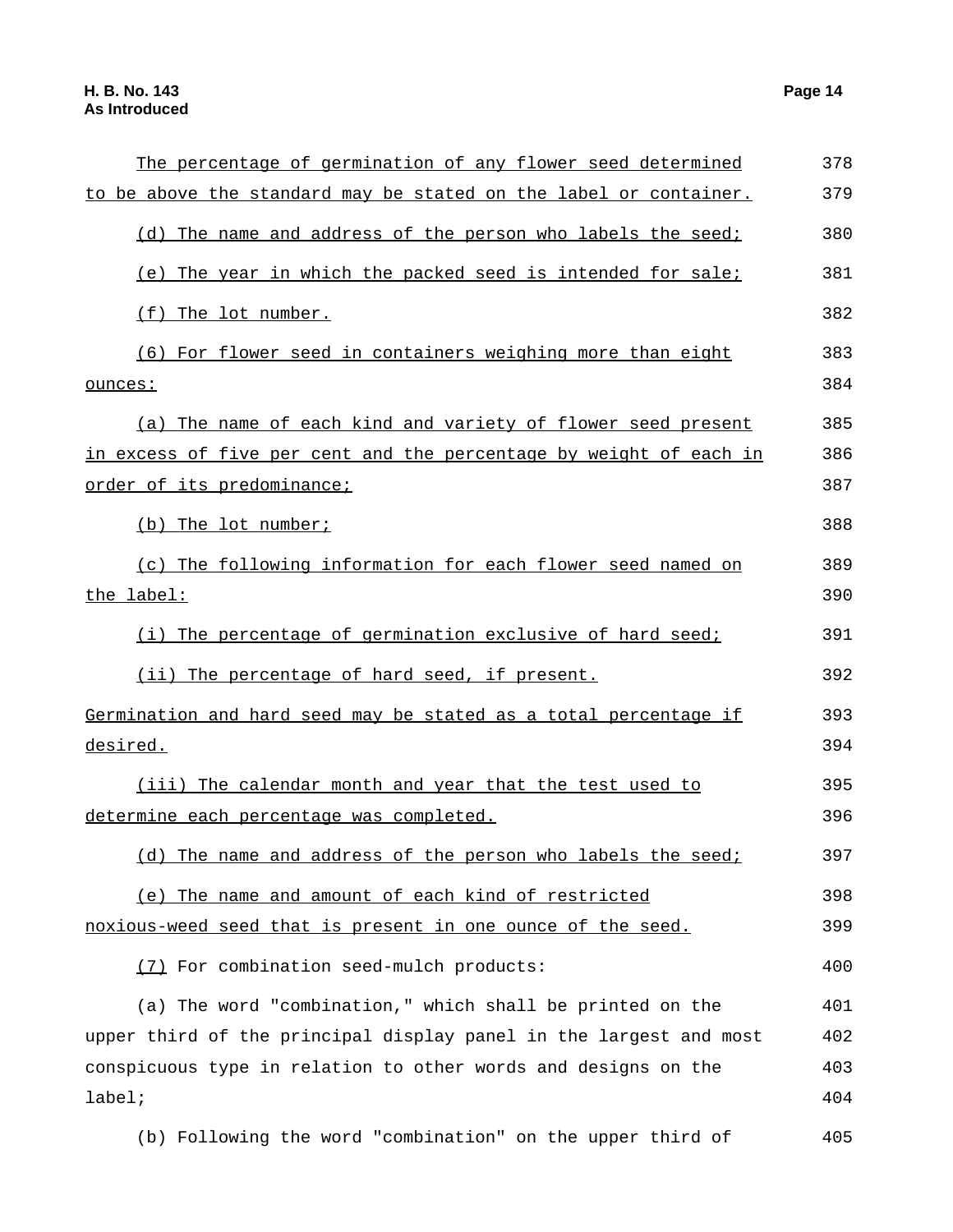### **H. B. No. 143 Page 15 As Introduced**

| the principal display panel, the words "seed, mulch, and             | 406 |
|----------------------------------------------------------------------|-----|
| fertilizer," as applicable and not necessarily in that order,        | 407 |
| printed in type smaller than, but no less than one-half the size     | 408 |
| of, the type used to print the word "combination-"i                  | 409 |
| (c) In addition to the information required under division           | 410 |
| $(A)(1)$ of this section, the product's analysis label shall contain | 411 |
| all of the following:                                                | 412 |
| (i) The seed origin, if known, for each kind or variety, or          | 413 |
| both;                                                                | 414 |
| (ii) The percentages by weight of mulch and, if applicable,          | 415 |
| of fertilizer;                                                       | 416 |
| (iii) Any noxious weeds. If no noxious weeds are present,            | 417 |
| "noxious weeds--none found" shall be stated.                         | 418 |
| (B) The total of the percentages required by divisions               | 419 |
| $(A)(1)(i)$ and $(A)(2)(b)(i)$ of this section may be stated on the  | 420 |
| label. Such total shall be used when applying the rules of           | 421 |
| tolerance When extreme dormancy is encountered with respect to any   | 422 |
| of the following named grasses, the result of a tetrazolium test     | 423 |
| also may be shown on the label of the grass seed to indicate the     | 424 |
| potential germination and viability of the seed:                     | 425 |
| (1) Bluestem, big (Andropogon gerardii);                             | 426 |
| (2) Bluestem, little (Schizachyrium scoparium);                      | 427 |
| (3) Dropseed, sand (Sporobolus cryptandrus);                         | 428 |
| (4) Grama, sideoats (Bouteloua curtipendula);                        | 429 |
| Indiangrass (Sorghastrum nutans);<br>(5)                             | 430 |
| (6) Needlegrass (Stipa viridula);                                    | 431 |
| (7) Switchgrass (Panicum virgatum).                                  | 432 |
| (C) In the case of agricultural or vegetable seed sold from          | 433 |
| vehicles, bins, or other bulk containers to which the purchaser      | 434 |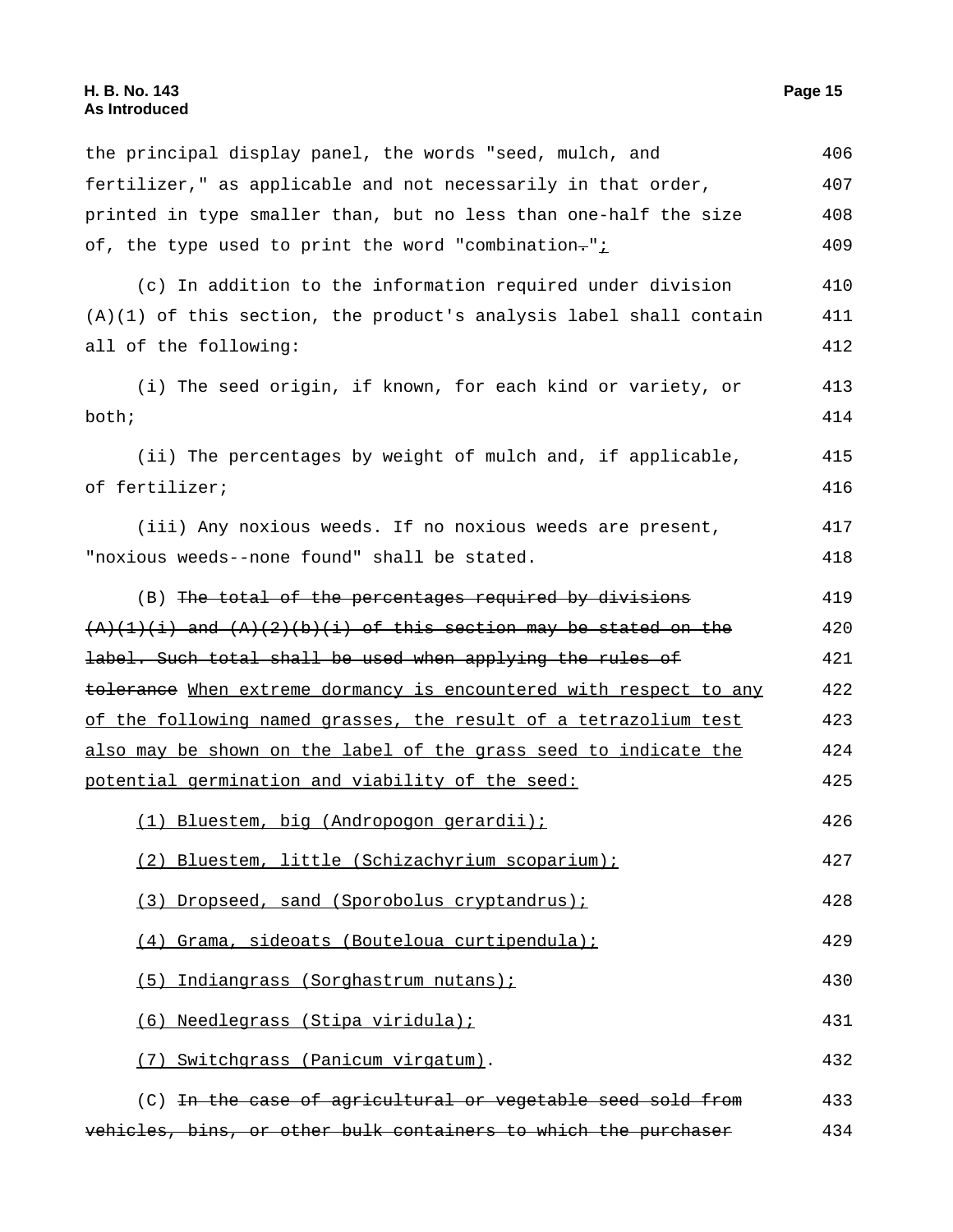| has access before buying, the seller shall attach a complete label | 435 |
|--------------------------------------------------------------------|-----|
| to the bulk container or display adjacent thereto a placard        | 436 |
| bearing a complete label stating the information required by this  | 437 |
| section. The label shall be conspicuous to the buyer. If the buyer | 438 |
| purchases more than ten pounds of the bulk seed, the seller shall  | 439 |
| attach a label to the container of seed being purchased stating    | 440 |
| the information required by this section Bulk agricultural,        | 441 |
| vegetable, or flower seed that is offered for sale or sold shall   | 442 |
| comply with the labeling requirements established in division (A)  | 443 |
| of this section, except that the label shall be provided in the    | 444 |
| following manner rather than being attached to a container:        | 445 |
| (1) The label shall be posted next to the bulk seed so that        | 446 |
| it is easily read by the purchaser.                                | 447 |
| (2) In the case of bulk seed purchased in excess of twenty         | 448 |
| pounds, the seller shall provide a copy of the label to the        | 449 |
| consumer in conjunction with the bill of sale.                     | 450 |
| (D) No information concerning a test date, pure seed, inert        | 451 |
| matter, crop seed, weed seed, germination, hard seed, or noxious   | 452 |
| weed seed shall be included on a label for agricultural,           | 453 |
| vegetable, or flower seed unless a test has been conducted on that | 454 |
| lot of seed prior to its labeling to determine the accuracy of the | 455 |
| information.                                                       | 456 |
|                                                                    |     |

**Sec. 907.04.** (A) Any person selling who holds a valid seed labeler permit issued under section 907.13 of the Revised Code and who sells agricultural  $\Theta$ <sub>r</sub> vegetable, or flower seed shall, for a period of eighteen months from the date of the final sale or other final disposition he makes made, keep complete records of each lot of agricultural  $er_{\perp}$  vegetable, or flower seed that he the person sells<del>; provided, that if</del>. If purchases are made from persons who keep records available for inspection as required under this division, the keeping for eighteen months of an invoice of each 457 458 459 460 461 462 463 464 465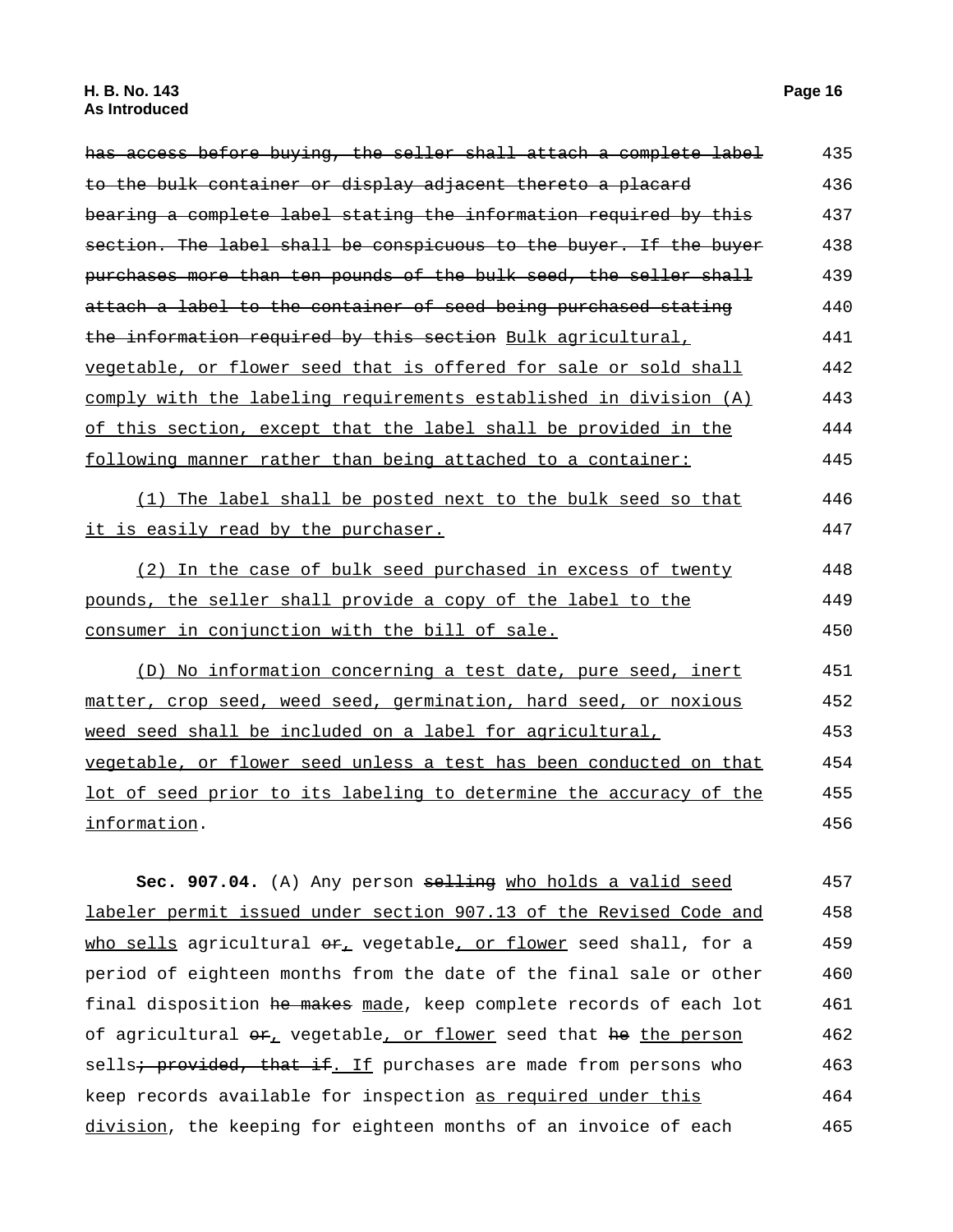purchase and sale stating the kind of seed and the lot number meets the requirement as to records. 466 467

(B) Any person <del>located outside this state</del> who distributes agricultural  $\Theta_{L}$  vegetable, or flower seed within or into this state shall maintain the records required under division (A) of this section at a location in this state. If the director of agriculture or his the director's designated representative determines that an audit of such a person is necessary in order to determine the sales of seed made within or into this state by that person and the amount of the fee that the person owes this state under section 907.13 907.14 of the Revised Code, the director or the director's authorized agent may request the auditor of state to audit the person. Upon receiving a request from the director under this division, the auditor of state shall conduct such an audit. If the audit occurs at a location outside this state, the person being audited shall pay the director all the costs incurred by the auditor of state in conducting the audit. The costs of any audit under this division shall be charged to the department of agriculture in the same manner as costs of an audit of the department. 468 469 470 471 472 473 474 475 476 477 478 479 480 481 482 483 484 485

Sec. 907.07. No person shall sell any agricultural  $\Theta_{t}$ vegetable, or flower seed: 486 487

(A) Unless the test used to determine the information concerning the seed's percentage of germination that is required by section 907.03 of the Revised Code to appear on the label of the seed has been completed within: 488 489 490 491

(1) A nine-month twelve-month period immediately prior to sale, exclusive of the calendar month in which the test was completed, if the seed is not in hermetically sealed packages or containers or if the seed is agricultural seed other than cool 492 493 494 495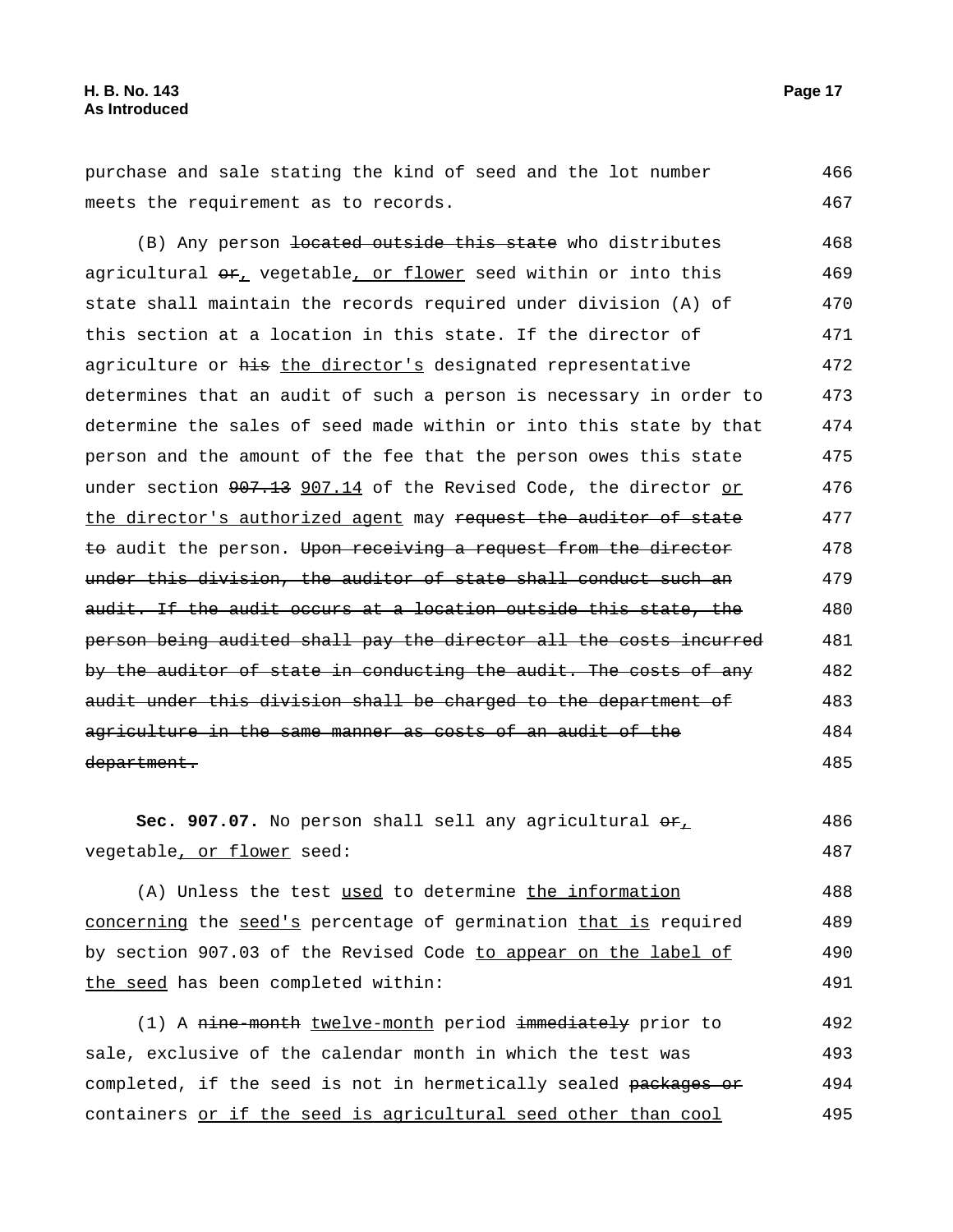| (2) A fifteen-month period prior to sale, exclusive of the       | 497 |
|------------------------------------------------------------------|-----|
| calendar month in which the test was completed, if the seed is a | 498 |
| cool season grass seed or a mixture of only cool season grass    | 499 |
| seeds and if the seed is not in hermetically sealed containers;  | 500 |

(3) A thirty-six-month period immediately prior to sale, exclusive of the calendar month in which the test was completed, if the seed is in hermetically sealed packages or containers: provided, that any. Any such seed may be sold more than thirty-six months after the month in which it has been tested at any time after the thirty-six-month period has expired if it is retested within a nine-month period immediately prior to sale. Seed that has been retested may be sold for an additional time period if it is accompanied by a new label that complies with the labeling requirements established in sections 907.01 to 907.17 of the Revised Code. The time period shall consist of twelve consecutive months, not including the month in which the retest was performed. After the twelve-month period has expired, the cycle of retesting and relabeling followed by a twelve-month saleable period may be repeated one or more times. 501 502 503 504 505 506 507 508 509 510 511 512 513 514 515

(B) If the seed is not labeled in accordance with sections 907.01 to 907.17 of the Revised Code or has a false or misleading label; 516 517 518

(C) Pertaining to which there has been a false or misleading advertisement; 519 520

(D) If the seed contains, singly or collectively, primary prohibited noxious-weed seeds, subject to a tolerance of not to exceed nine primary noxious-weed seeds per pound in seed of redtop, timothy, orchardgrass, bluegrass, fescue, bromegrass, red clover, white clover, alsike clover, sweet clover, or any other seed of similar size; seed. In addition, no person shall sell any 521 522 523 524 525 526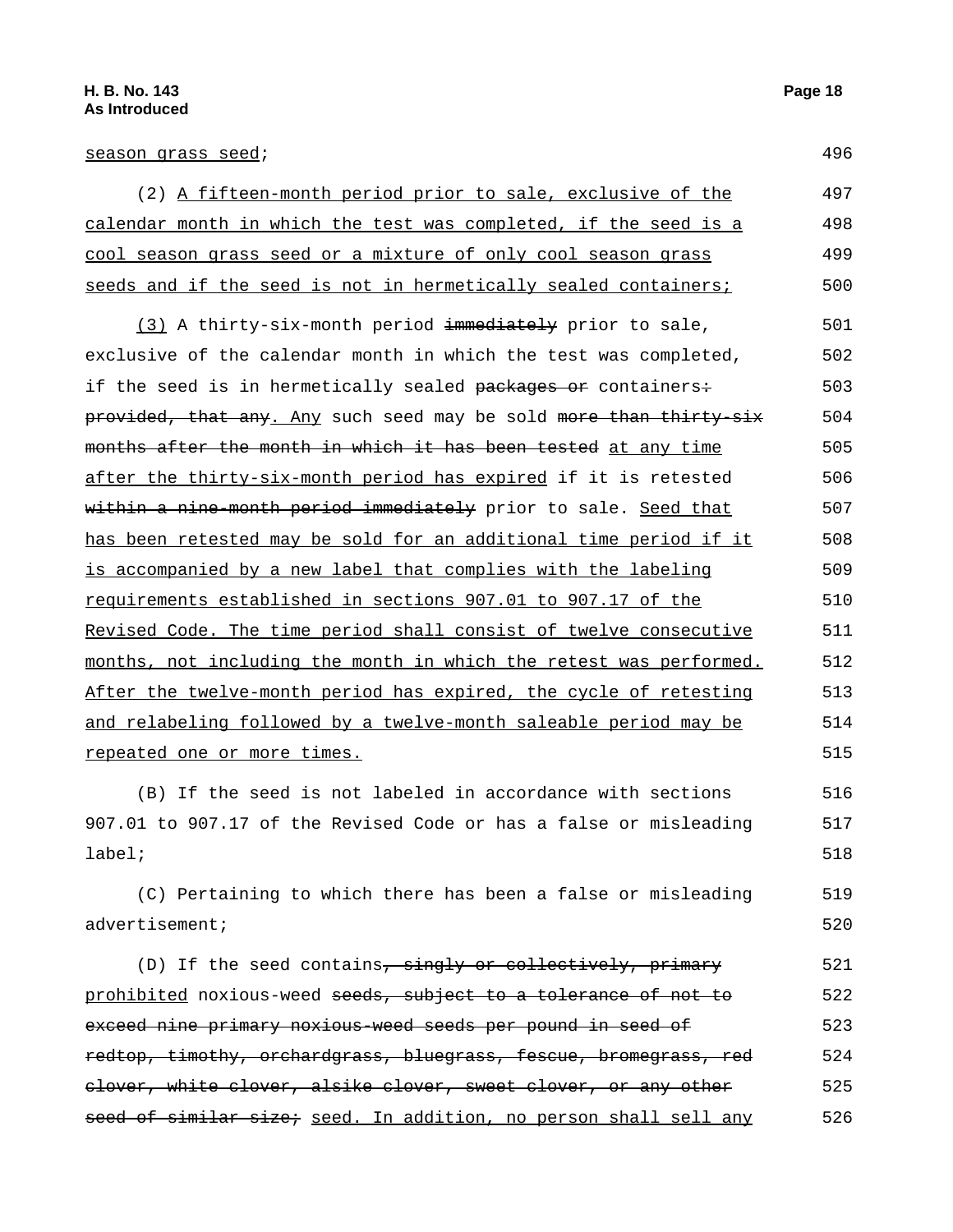| tree or shrub seed that contains prohibited noxious-weed seed.             | 527 |
|----------------------------------------------------------------------------|-----|
| (E) If the seed contains, singly or collectively, primary                  | 528 |
| noxious weed seeds, subject to a tolerance of not to exceed five           | 529 |
| primary noxious-weed seeds per pound in seed of millet, rape,              | 530 |
| flax, sudangrass, wheat, oats, rye, barley, buckwheat, vetches, or         | 531 |
| any other seed as large as or larger than wheat;                           | 532 |
| $\overline{f}$ If the seed has been treated with poisonous material,       | 533 |
| unless the seed and the label on the package of seed comply with           | 534 |
| sections 907.44 and 907.45 of the Revised Code;                            | 535 |
| $\overline{(G)(F)}$ If the seed is in containers bearing labels which that | 536 |
| state a liability or nonwarranty clause disclaiming responsibility         | 537 |
| for any information on the label required by section 907.03 of the         | 538 |
| Revised Code;                                                              | 539 |
| $(H)$ (G) If the seed contains more than one-fourth of one per             | 540 |
| cent by weight of secondary restricted noxious-weed seed or more           | 541 |
| than two and one-half per cent of all weed seed;                           | 542 |
| $\overline{+1}(H)$ If the seed contains more than fifteen per cent by      | 543 |
| weight of inert matter unless the product is one of the following:         | 544 |
| (1) A coated agricultural seed;                                            | 545 |
| (2) A combination seed-mulch product containing not less than              | 546 |
| five per cent by weight of pure seedi                                      | 547 |
| (3) Native grass seed that is designated by rules adopted by               | 548 |
| the director of agriculture as characteristically exhibiting high          | 549 |
| inert matter.                                                              | 550 |
| $\overline{+J+1}$ at public auction unless the seed is labeled in          | 551 |
| accordance with sections 907.01 to 907.17 of the Revised Code and          | 552 |
| bears seed inspection fee tags the person who labeled the seed             | 553 |
| obtained a permit to do so as provided in section 907.13 of the            | 554 |
| Revised Code;                                                              | 555 |
| $(K)$ (J) By variety name if the seed is not certified by a                | 556 |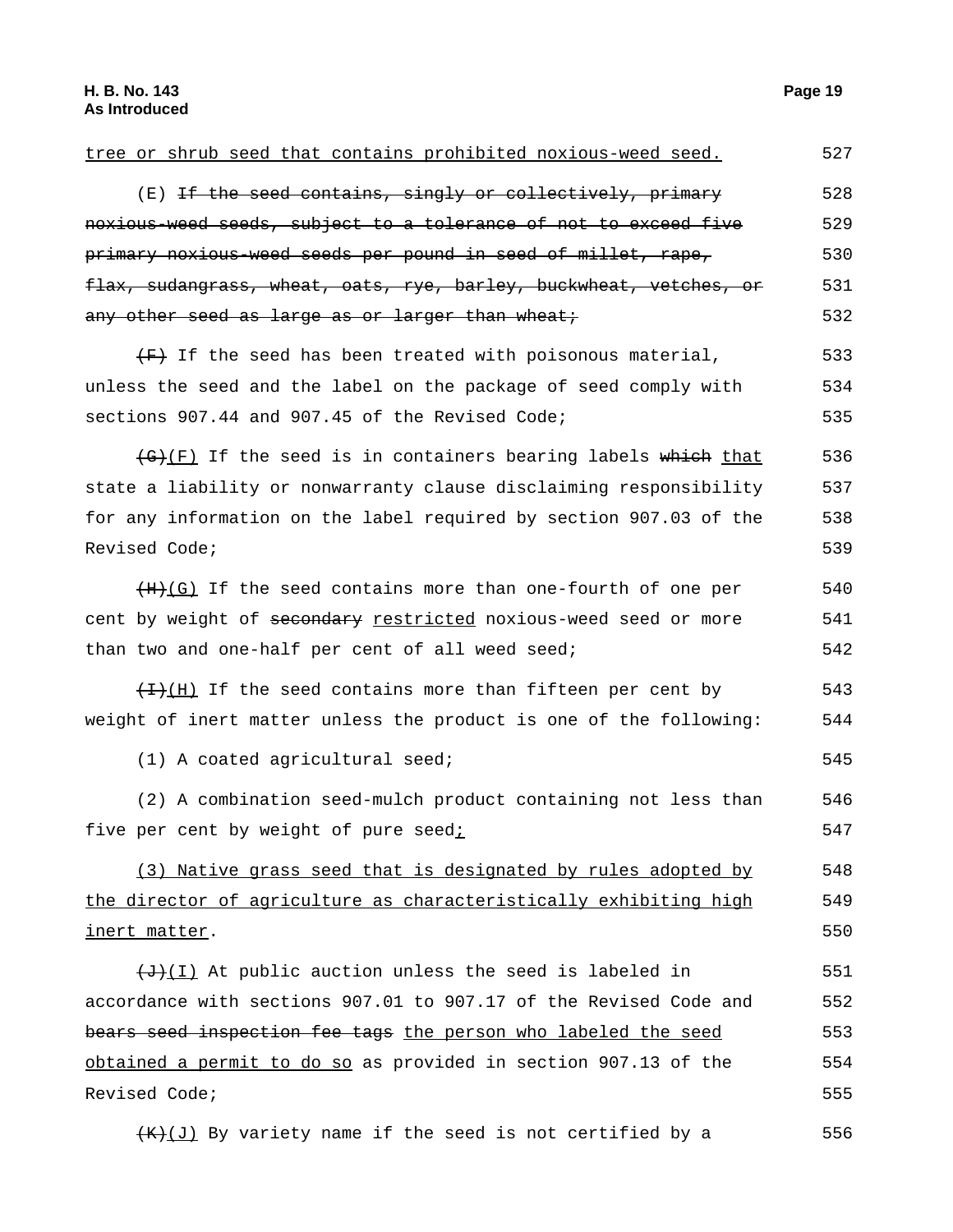certifying agency or by the seed certifying entity designated by the director by rule if the seed is a variety for which a certificate of plant variety protection has been applied for or granted under the federal "Plant Variety Protection Act," public law 91-577 84 Stat. 1542 (1970), 7 U.S.C. 2321 et seq., as amended, which application or granted certificate specifies sale as a class of certified seed only÷<sub> $\perp$ </sub> provided<sub>7</sub> that seed from a certified lot may be labeled by variety name when used in a mixture by, or with approval of, the owner of the variety; 557 558 559 560 561 562 563 564 565

(K) If the seed is out of compliance with the tolerance established for it under rules adopted by the director. 566 567

**Sec. 907.08.** No person shall <u>do any of the following</u>: 568

(A) Detach, alter, deface, conceal, or destroy any label required by sections 907.01 to 907.17 of the Revised Code or the rules adopted thereunder under them, or alter or substitute seed in a manner that may defeat the purposes of such those sections; 569 570 571 572

(B) Disseminate, with the intention of inducing a sale, any false or misleading claim or advertisement concerning the vigor, vitality, growth, yield capability, or any other quality or performance characteristic of any agricultural  $\theta_{L}$  vegetable, or flower seed $\tau$ i disseminate any advertisement concerning the vigor, vitality, growth, yield capability, or any other quality or performance characteristic of any agricultural  $\Theta_{\pm}$  vegetable, or flower seed for which he the person does not maintain complete and accurate records of the tests used to determine the characteristic and of the results of the tests and submit such the records to the director of agriculture pursuant to section 907.081 of the Revised Code $\tau$ i or make any claim in such an advertisement that cannot be substantiated by an official seed laboratory as defined by rules adopted pursuant to Chapter 119. of the Revised Code by the director or a state experiment station $_7$  or by regulations adopted 573 574 575 576 577 578 579 580 581 582 583 584 585 586 587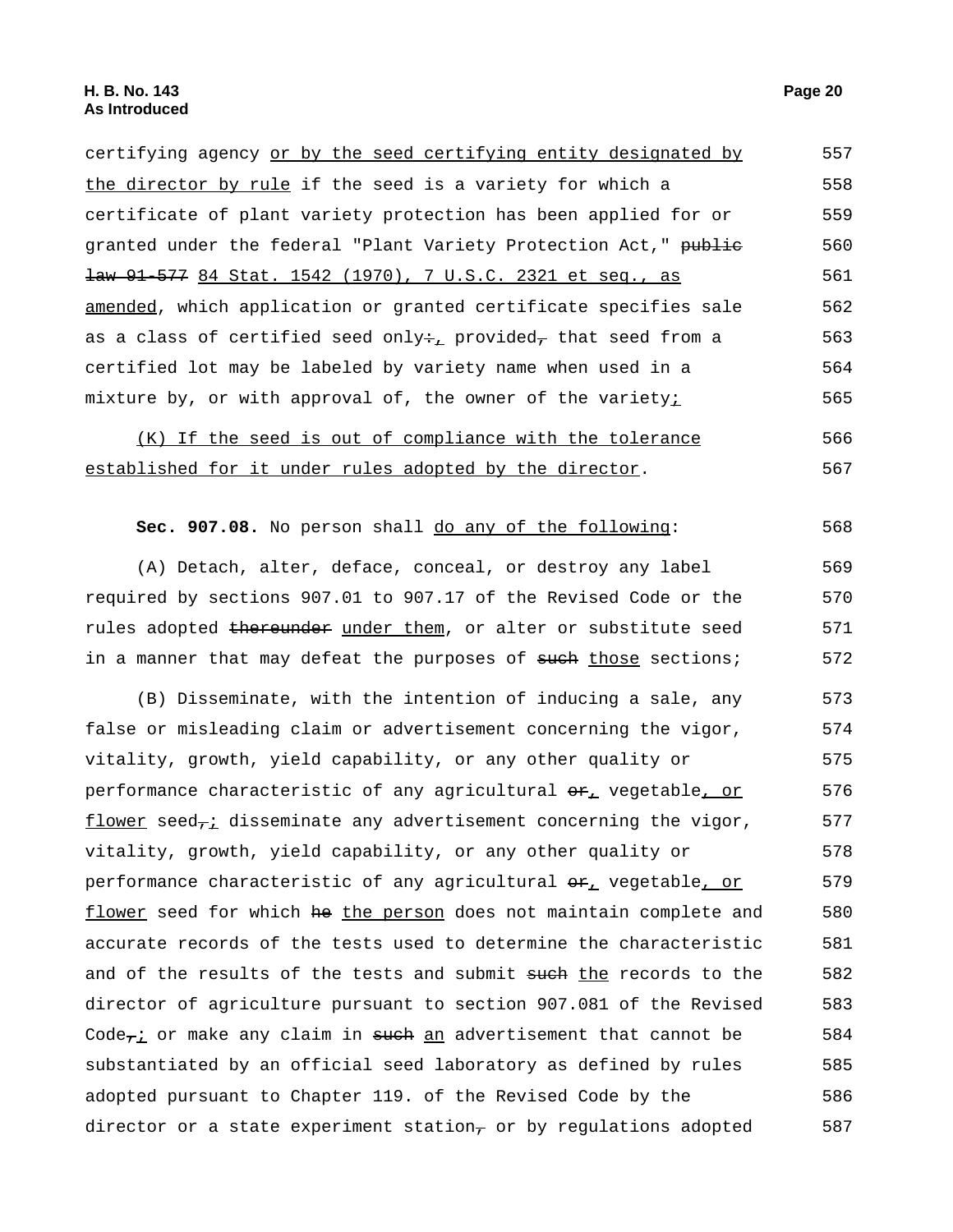by a federal experiment station; experiment station; the station of  $588$ 

(C) Fail to comply with a stop-sale order, or to move or otherwise handle or dispose of any lot of seed held under a stop-sale order, or to alter, detach, or dispose of any label attached to the lot; 589 590 591 592

(D) Use "trace" as a substitute for any statement required by sections 907.01 to 907.17 of the Revised Code; 593 594

(E) Sell any seed labeled "certified," "registered," or "foundation" unless it has been produced and labeled in compliance with the rules of a seed certifying agency or of the seed certifying entity designated by the director by rule; 595 596 597 598

(F) Sell vegetable or flower seed in packets containers of four eight ounces or less, the percentage of germination of which is below the germination standard established by the director under division (B)(3) of section 907.10 of the Revised Code unless the label of the seed clearly indicates, in accordance with section 907.03 of the Revised Code, that the germination is below standard; 599 600 601 602 603 604 605

(G) Dispose of screenings from the premises where seed is processed in any manner contrary to regulations promulgated rules adopted by the director of agriculture; 606 607 608

(H) Sell agricultural  $\Theta \hat{r}_L$  vegetable, or flower seed unless it is labeled in accordance with sections 907.01 to 907.17 of the Revised Code<sub>i</sub> 609 610 611

(I) Sell seed for use as bird feed if it contains viable prohibited noxious-weed seed or viable restricted noxious-weed seed; 612 613 614

(J) Sell prohibited noxious-weed seed or restricted noxious-weed seed for the purpose of sowing, except sowing for research purposes; 615 616 617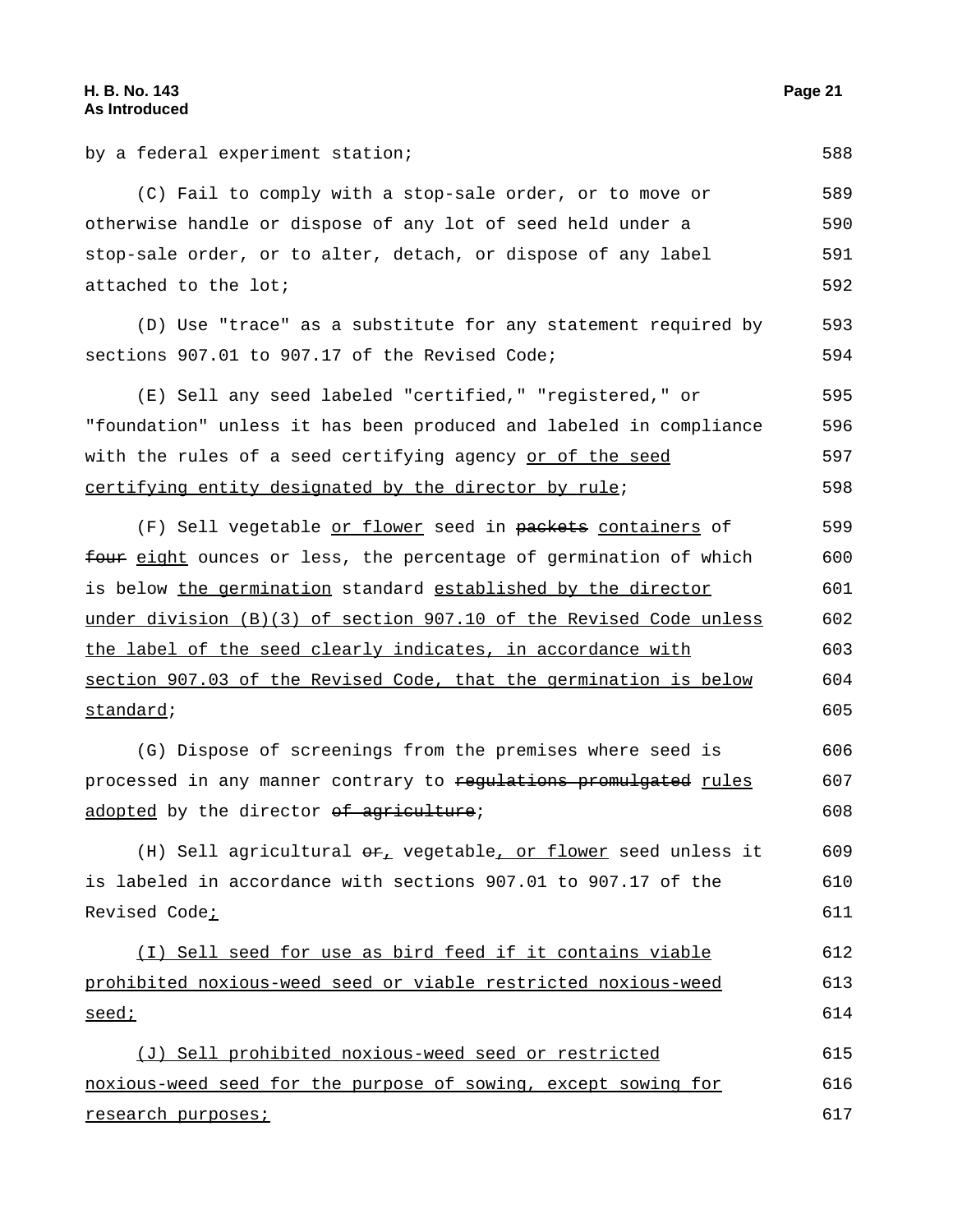| (K) Sell seed that contains prohibited noxious-weed seed or     | 618 |
|-----------------------------------------------------------------|-----|
| restricted noxious-weed seed that is designated under 7 C.F.R.  | 619 |
| 201.16 as having no tolerance or that is out of compliance with | 620 |
| its tolerance.                                                  | 621 |

**Sec. 907.081.** Any person who disseminates, with the intention of inducing a sale, any advertisement or makes any claim concerning the vigor, vitality, growth, yield capability, or any other quality or performance characteristic of any agricultural  $\Theta_{t}$  vegetable, or flower seed shall maintain complete and accurate records of the tests used to determine the characteristic and of the results of the tests and shall submit such the records to the director of agriculture as requested by him upon request. Any person who uses an agricultural  $er_+$  vegetable, or flower seed may request the director to require the person who disseminated any advertisement concerning any of the above characteristics to submit his the person's records to the director. 622 623 624 625 626 627 628 629 630 631 632 633

In accordance with division (A) of section 907.10 of the Revised Code, the director may conduct such tests as he the director determines necessary to verify the information in such records. If his the director's tests indicate that the information in such the records is invalid or unreliable, the director may issue a stop-sale order pursuant to division (C) of section 907.11 of the Revised Code. 634 635 636 637 638 639 640

**Sec. 907.09.** (A) Sections 907.03, 907.07, and 907.08 of the Revised Code do not apply to: 641 642

(1) Agricultural  $er_{\perp}$  vegetable, or flower seed not intended for sowing purposes; 643 644

(2) Agricultural  $\Theta_{\mathcal{L}}$  vegetable, or flower seed in storage in, being transported to, or consigned to a seed processing establishment $\div_{\mathcal{L}}$  provided<sub> $\tau$ </sub> that the label accompanying a shipment 645 646 647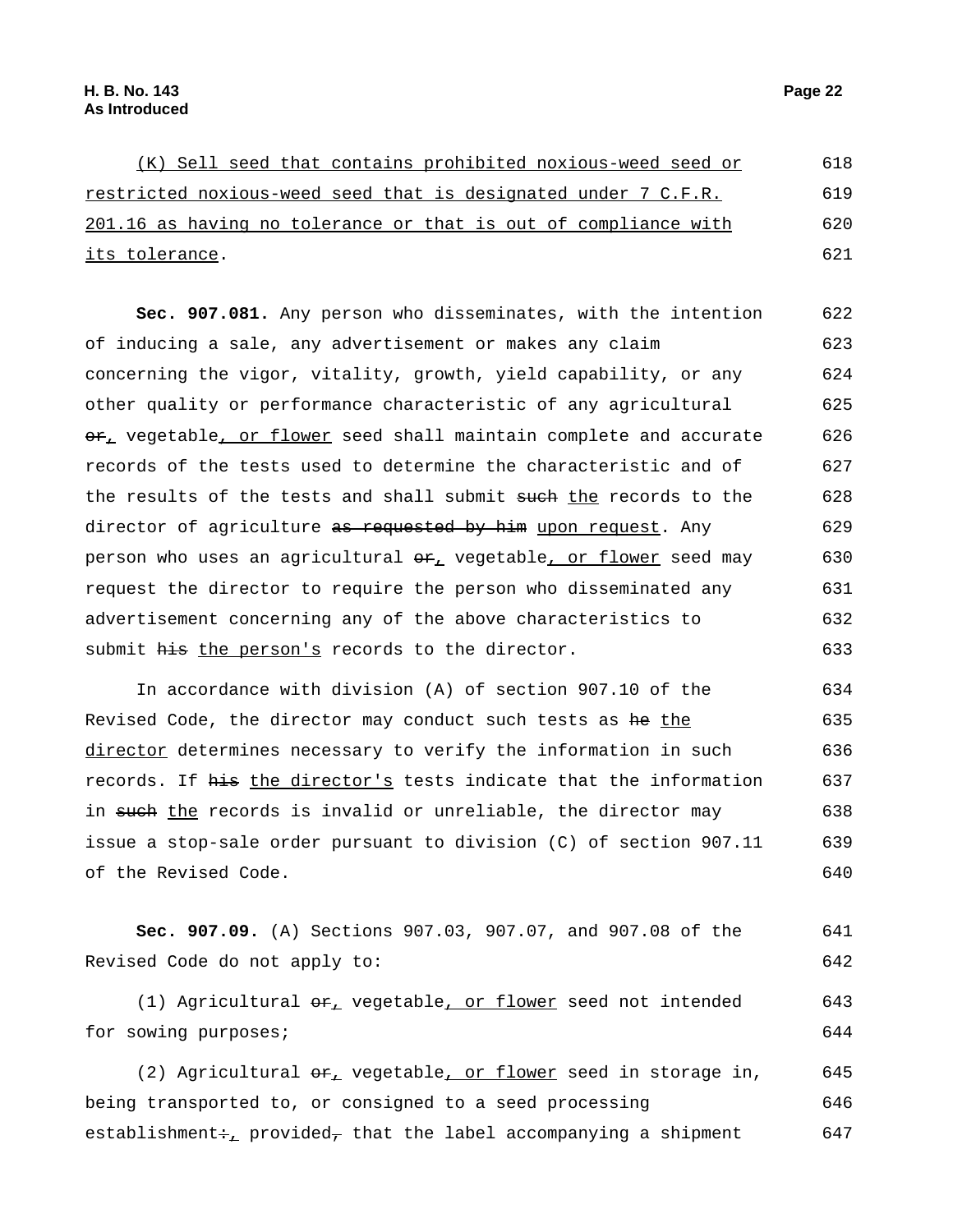of the seed shall bear the statement "seed for processing" $\div$  and provided further<sub>7</sub> that any label or other representation which that is made with respect to the unprocessed seed shall be subject to section sections 907.01 to 907.17 of the Revised Code; 648 649 650 651

(3) Agricultural, vegetable, or flower seed that is in interstate transport and that is governed by 7 C.F.R. 201.33. 652 653

(B) No person shall be subject to section 907.99 of the Revised Code for selling any agricultural or vegetable seed which is incorrectly labeled or represented as to kind, variety, type, or origin if the seed cannot be identified by examination unless he has failed to obtain an invoice or grower's declaration stating, if required, the kind, or kind and variety, or kind and type, and origin and to take other reasonable precautions to ensure that the seed is correctly identified In the case of agricultural, vegetable, or flower seed that is being exported in bulk or containers directly to a foreign country and that is in quantities of twenty thousand pounds or more regardless of the number of lots included, the labeling requirements established under section 907.03 of the Revised Code do not apply, provided that all of the following requirements are satisfied: 654 655 656 657 658 659 660 661 662 663 664 665 666 667

(1) The omission, from each container or bulk unit, of a label with the required information is done with the knowledge and consent of the buyer of the seed prior to the transportation or delivery for transportation of the seed in international commerce. 668 669 670 671

(2) Each container has stenciled on it or bears a label containing a lot designation, variety identification, and kind identification. 672 673 674

(3) The invoice or other records accompanying and pertaining to the seed bear the information concerning the respective seeds that is required under section 907.03 of the Revised Code. 675 676 677

(4) Records are kept available to be provided to the 678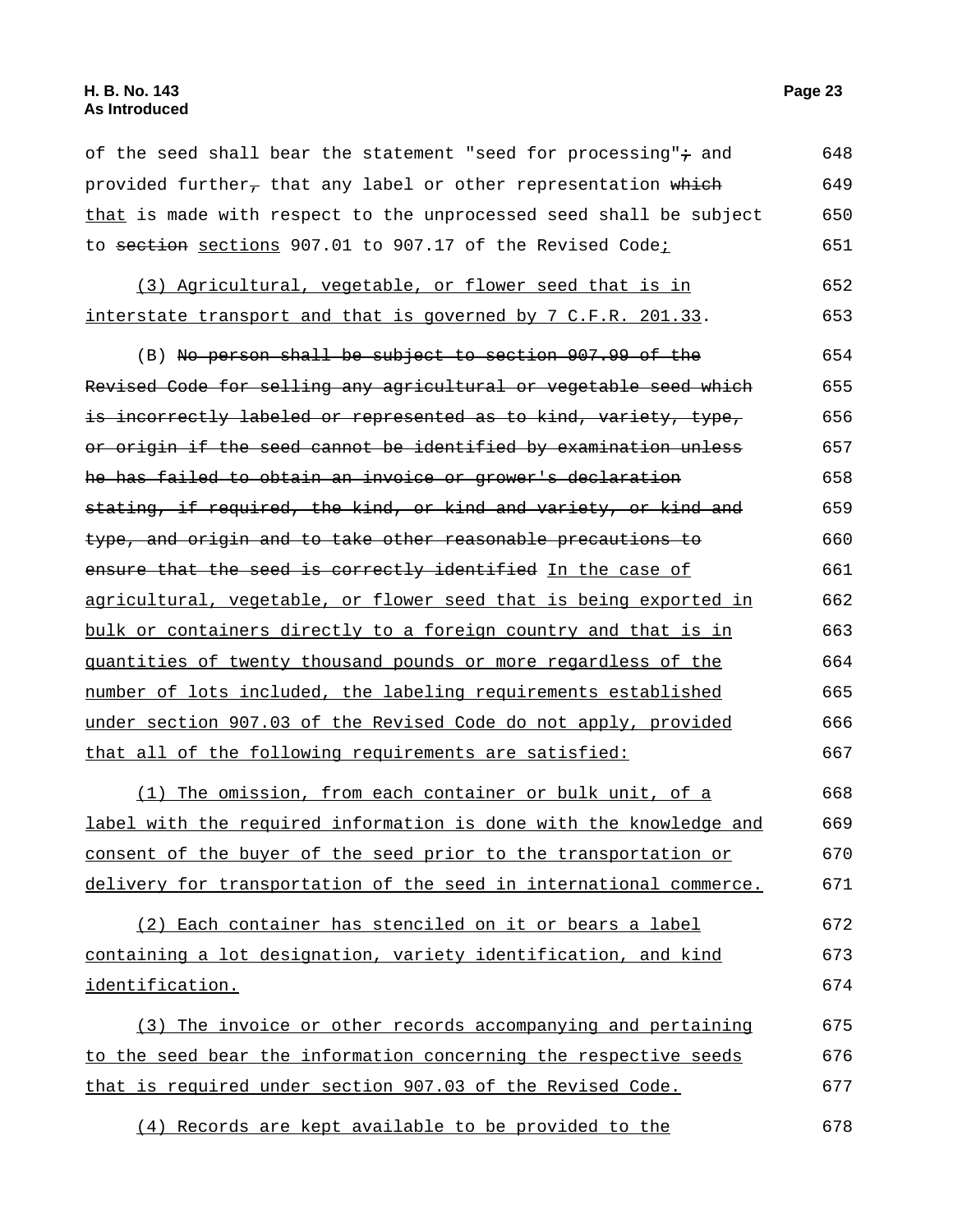| department of agriculture upon request in order to show proof that     | 679 |
|------------------------------------------------------------------------|-----|
| the seed is being exported to a foreign country for distribution.      | 680 |
|                                                                        |     |
| sec. 907.10. The director of agriculture shall do all of the           | 681 |
| folowing:                                                              | 682 |
| (A) Sample, inspect, analyze, and test agricultural $\overline{and}_L$ | 683 |
| vegetable, and flower seed sold for sowing purposes, at such times     | 684 |
| and places and to such extent as he the director regards necessary     | 685 |
| to determine whether the seed complies with section sections           | 686 |
| 907.01 to 907.17 of the Revised Code and notify promptly the           | 687 |
| person who sold the seed of any violation;                             | 688 |
| (B) <del>In</del> Adopt rules in accordance with Chapter 119. of the   | 689 |
| Revised Code that do all of the following:                             | 690 |
| (1) Adopt rules and regulations governing Govern the methods           | 691 |
| of sampling, inspecting, analyzing, testing, and examining             | 692 |
| agricultural and vegetable and flower seed and the tolerances to       | 693 |
| be followed. The rules and regulations shall be in general accord      | 694 |
| with officially prescribed practice in interstate commerce applied     | 695 |
| in analyzing and testing the seed+.                                    | 696 |
| (2) Establish primary prohibited and secondary restricted              | 697 |
| noxious-weed seed lists and provide for additions thereto to them      | 698 |
| and deletions therefrom from them;                                     | 699 |
| (3) Establish standards for items including, but not limited           | 700 |
| to, germination and purity for vegetable seeds seed and flower         | 701 |
| seed;                                                                  | 702 |
| (4) Adopt any labeling requirements additional to those of             | 703 |
| section 907.03 of the Revised Code which that may be necessary to      | 704 |
| maintain the identification of seed in hermetically sealed             | 705 |
| packages or containersi                                                | 706 |
| (5) Establish the species of native grass that are to be               | 707 |
| included in the definition of "native grass" for purposes of           | 708 |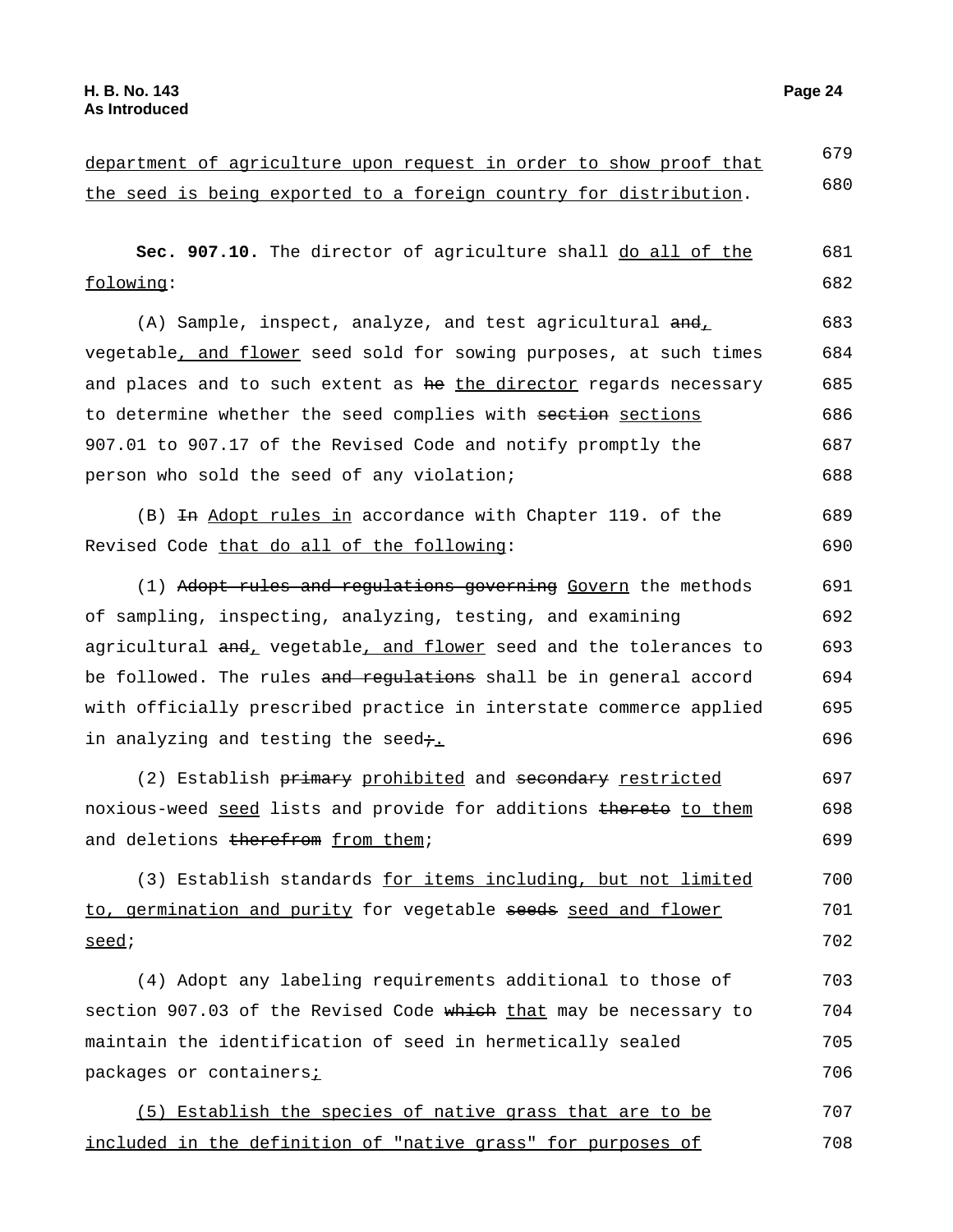| sections 907.01 to 907.17 of the Revised Code;                     | 709 |
|--------------------------------------------------------------------|-----|
| (6) Identify native grass seed that characteristically             | 710 |
| exhibits high inert matter;                                        | 711 |
| (7) Establish the tolerance for agricultural, vegetable, and       | 712 |
| flower seed that is sold in this state;                            | 713 |
| (8) Designate a seed certifying entity for purposes of             | 714 |
| sections 907.01 to 907.17 of the Revised Code;                     | 715 |
| (9) Establish the information that an applicant must provide       | 716 |
| on an application for a seed labeler permit that is filed under    | 717 |
| section 907.13 of the Revised Code;                                | 718 |
| (10) Establish any other provisions that are necessary to          | 719 |
| clarify or administer the labeling requirements established in     | 720 |
| sections 907.01 to 907.17 of the Revised Code.                     | 721 |
| (C) Establish and maintain seed testing facilities, employ         | 722 |
| qualified persons, and incur such expenses as that are necessary   | 723 |
| to comply with this section and section 907.11 of the Revised      | 724 |
| Code, and otherwise do what is necessary for the administration    | 725 |
| and enforcement of sections 907.01 to 907.17 of the Revised Code   | 726 |
| or enter into agreements under which other persons are responsible | 727 |
| for doing so;                                                      | 728 |
| (D) Provide for making purity analyses and germination tests       | 729 |
| of seeds for any person in Ohio this state;                        | 730 |
| (E) Regulate the number of samples that may be analyzed or         | 731 |
| tests that may be made for any person free of charge;              | 732 |
| (F) Prescribe the period of time during the year when              | 733 |
| analyses and tests will be made free of charge;                    | 734 |
| (G) Establish a schedule of fees for making analyses and           | 735 |
| tests;                                                             | 736 |
| (H) Cooperate with the United States department of                 | 737 |
|                                                                    |     |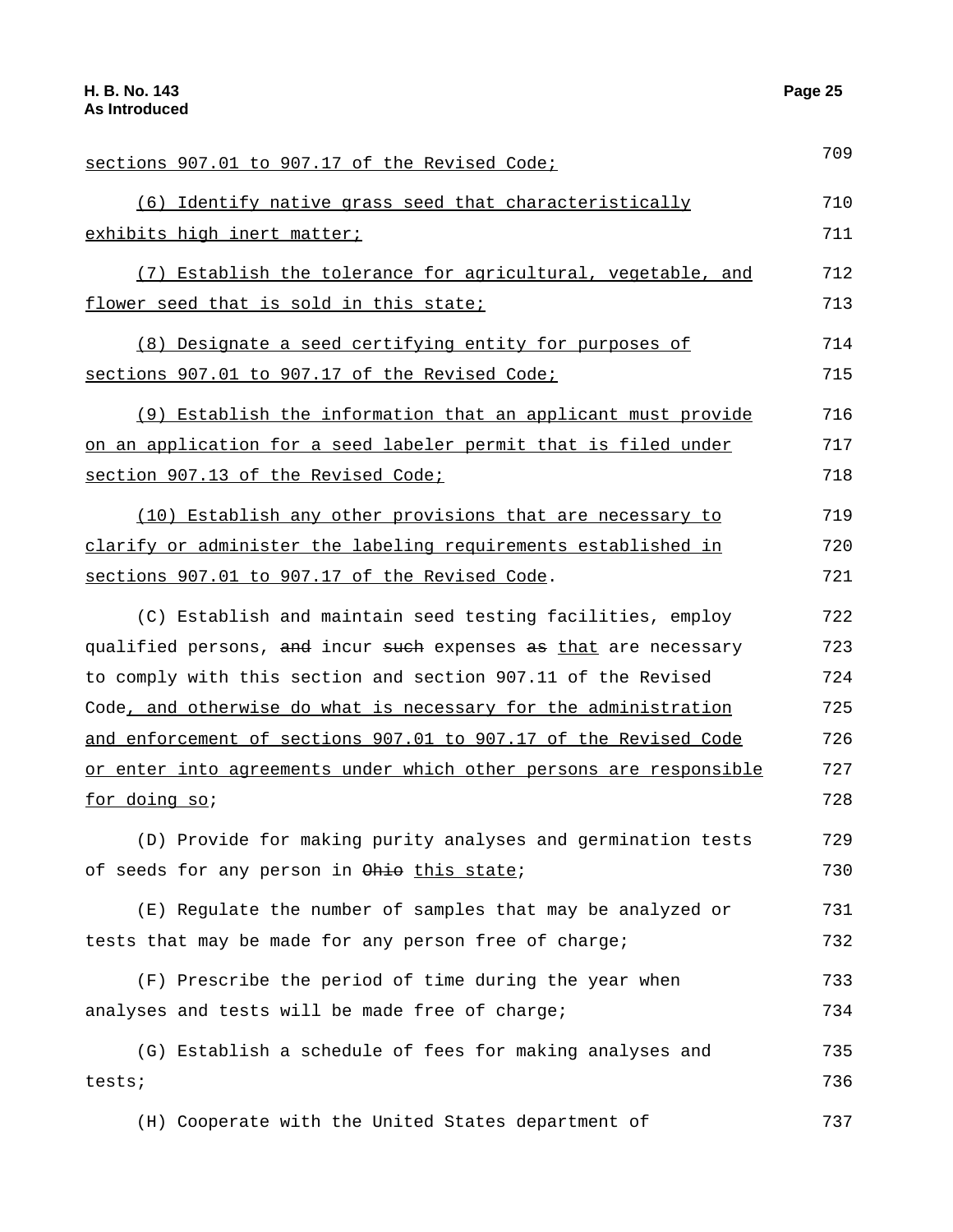agriculture in enforcing federal seed laws. 738

Sec. 907.12. Any lot of agricultural  $er_{\perp}$  vegetable, or flower seed not in compliance with sections 907.01 to 907.17 of the Revised Code shall be subject to seizure on complaint of the director of agriculture to a court of competent jurisdiction in the locality in which the seed is located. If the court orders the condemnation of the seed, the seed shall be denatured, destroyed, or otherwise disposed of in compliance with the laws of this state: provided, that the court shall not order such disposition without giving the claimant an opportunity to apply to the court for the release of the seed or for permission to process or relabel it so as to be in compliance with sections 907.01 to 907.17 of the Revised Code. 739 740 741 742 743 744 745 746 747 748 749 750

**Sec. 907.13.** (A) No person shall sell label agricultural or, vegetable, or flower seed within or into that is intended for sale in this state, except as provided in division (F) of this section, unless he has attached to the seed container Ohio seed inspection fee tags or labels obtained from the person holds a valid seed labeler permit that has been issued by the director of agriculture in accordance with this section or, in lieu thereof, has obtained from the director a permit pursuant to division (D) of this section. 751 752 753 754 755 756 757 758 759

(B) The Ohio seed inspection fees are: 760

(1) For small grains and soybeans, four cents per one hundred pounds; 761 762

(2) For corn and grain sorghum, five cents per one hundred pounds; 763 764

(3) For vegetable seed sold at wholesale or on consignment or commission in packets of eight ounces or less, two per cent of wholesale value of the seed; 765 766 767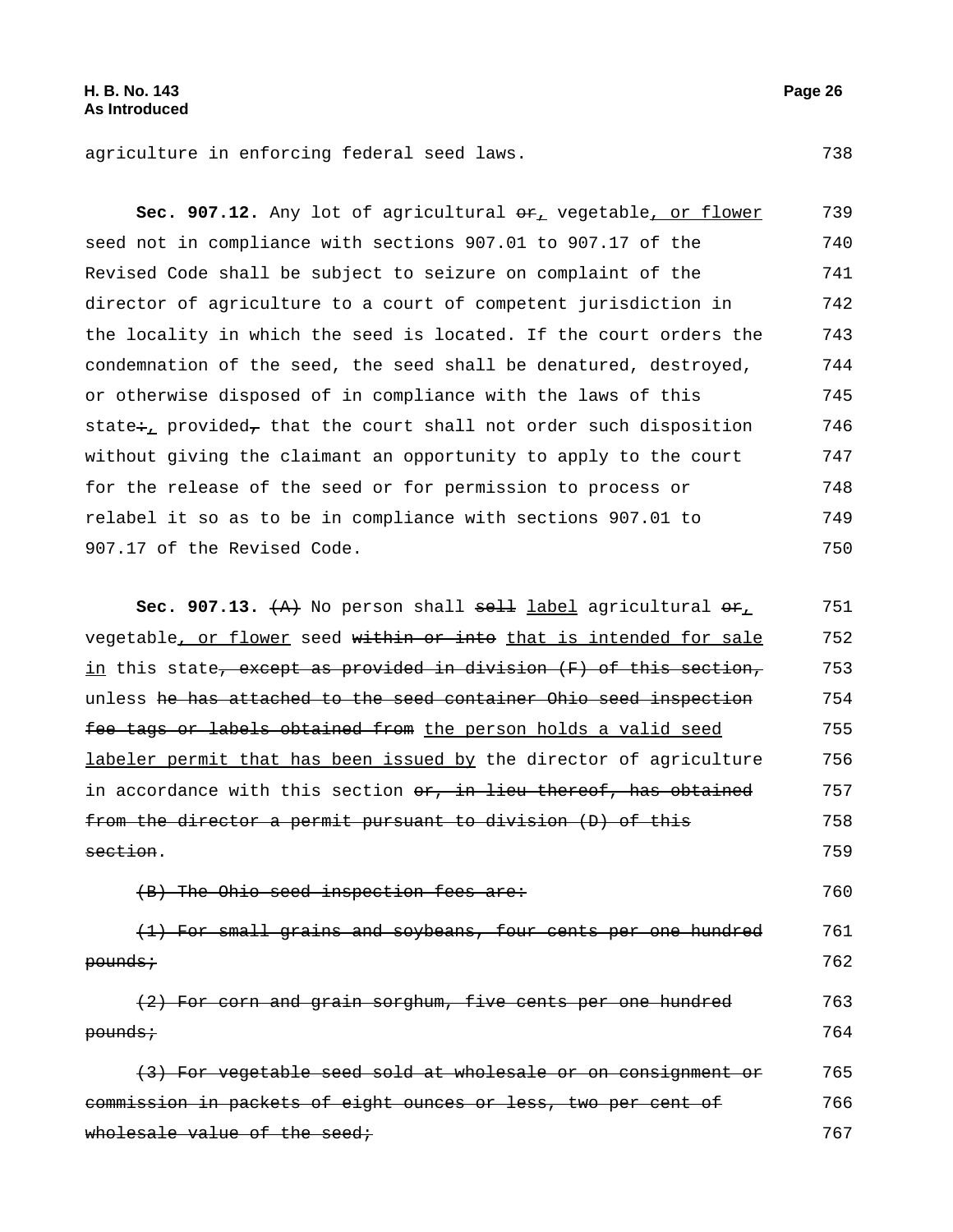| (4) For alfalfa, clover, grass, mixtures containing any of          | 768 |
|---------------------------------------------------------------------|-----|
| these, and all agricultural and vegetable seeds not specified in    | 769 |
| $divisions (B)(1), (2), and (3) of this section, ten cents per one$ | 770 |
| hundred pounds.                                                     | 771 |
| (C) Each person who attaches an Ohio seed inspection fee tag        | 772 |
| or label to a seed package shall attach one or more tags or labels  | 773 |
| of the denominations provided in division (D) of section 907.14 of  | 774 |
| the Revised Code, which are nearest in value to the rates           | 775 |
| established by division (B) of this section.                        | 776 |
| (D) Upon receipt of a ten dollar annual permit fee and a            | 777 |
| signed agreement to report sales of seed and to pay the seed        | 778 |
| inspection fees specified in division (B) of this section, the      | 779 |
| director may authorize a person to use his own tags or labels.      | 780 |
| Each person who receives a permit to use his own tags or labels     | 781 |
| $sha$ ll $\div$                                                     | 782 |
| (1) Apply his tags or labels to all seed which he sells;            | 783 |
| (2) Report to the department of agriculture prior to the            | 784 |
| first day of February of each year all sales which he made during   | 785 |
| the period from the first day of July to the thirty first day of    | 786 |
| December of the preceding year;                                     | 787 |
| (3) Report to the department prior to the first day of August       | 788 |
| of each year all sales which he made during the period from the     | 789 |
| first day of January to the thirtieth day of June of that year;     | 790 |
| (4) Pay the seed inspection fees for seed sales when the            | 791 |
| sales are reported. Any seed returned during a reporting period     | 792 |
| under a consignment contract or a contract of sale or return shall  | 793 |
| be deducted from the sales report and fee payment of the following  | 794 |
| reporting period.                                                   | 795 |
| (E) For each failure to report in full the amount of seed           | 796 |

sold or to submit the required seed inspection fees in full by the 797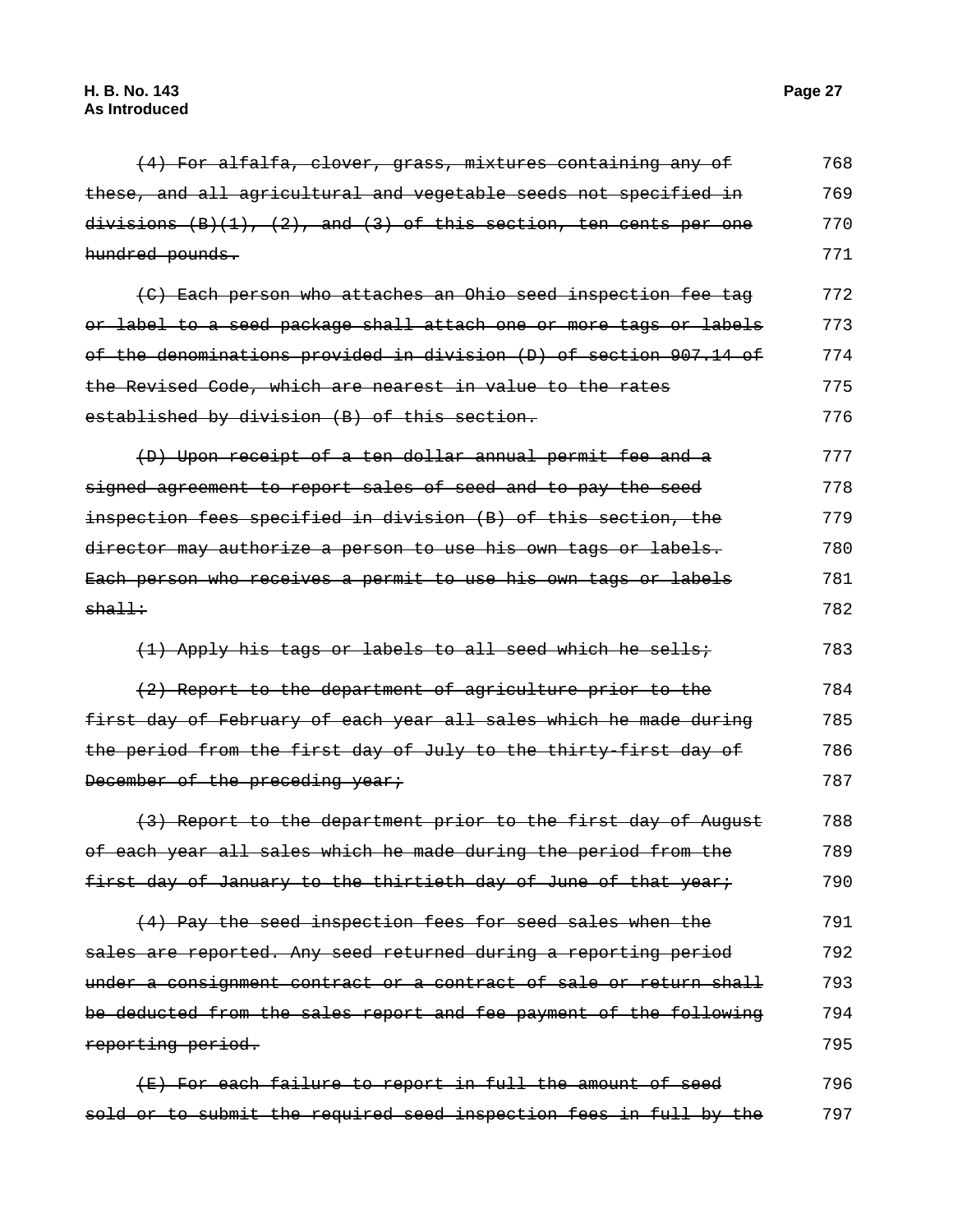| due date, any person who holds a permit to use his own tags or     | 798 |
|--------------------------------------------------------------------|-----|
| labels shall pay a penalty of ten per cent of the amount due or    | 799 |
| ten dollars, whichever is greater. Failure to pay either the fee   | 800 |
| or the penalty within thirty days after the due date is cause for  | 801 |
| eancellation of the annual permit or refusal to renew the permit   | 802 |
| without a hearing.                                                 | 803 |
| (F) No person is required to secure a permit, report seed          | 804 |
|                                                                    |     |
| sales, and pay seed inspection fees to the department if he sells  | 805 |
| only:                                                              | 806 |
| (1) Packages which bear Ohio seed inspection fee tags or           | 807 |
| labels;                                                            | 808 |
| (2) Packages which bear the tags or labels of a person who         | 809 |
| holds a permit to use his own tags or labels.                      | 810 |
|                                                                    |     |
| (G) A person who wishes to obtain a seed labeler permit shall      | 811 |
| file an application with the director on a form that the director  | 812 |
| provides and shall submit a permit fee in the amount of ten        | 813 |
| dollars. Such a person who labels seed under more than one name or | 814 |
| at more than one address shall obtain a separate seed labeler      | 815 |
| permit and pay a separate permit fee for each name and address.    | 816 |
| The applicant shall include the applicant's full name and          | 817 |
| address on the application together with any additional            | 818 |
| information that the director requires by rules adopted under      | 819 |
| section 907.10 of the Revised Code. If the applicant's address is  | 820 |
| not within this state or it does not represent a location in this  | 821 |
| state where the director can collect samples of the applicant's    | 822 |
| seed for analysis, then the applicant shall include on the         | 823 |
| application an address within this state where samples of the      | 824 |
| applicant's seed may be collected for those purposes or shall      | 825 |
| agree to provide the director or the director's authorized         | 826 |
| representative with seeds for sampling upon request.               | 827 |
|                                                                    |     |

Upon receipt of a complete application accompanied by the 828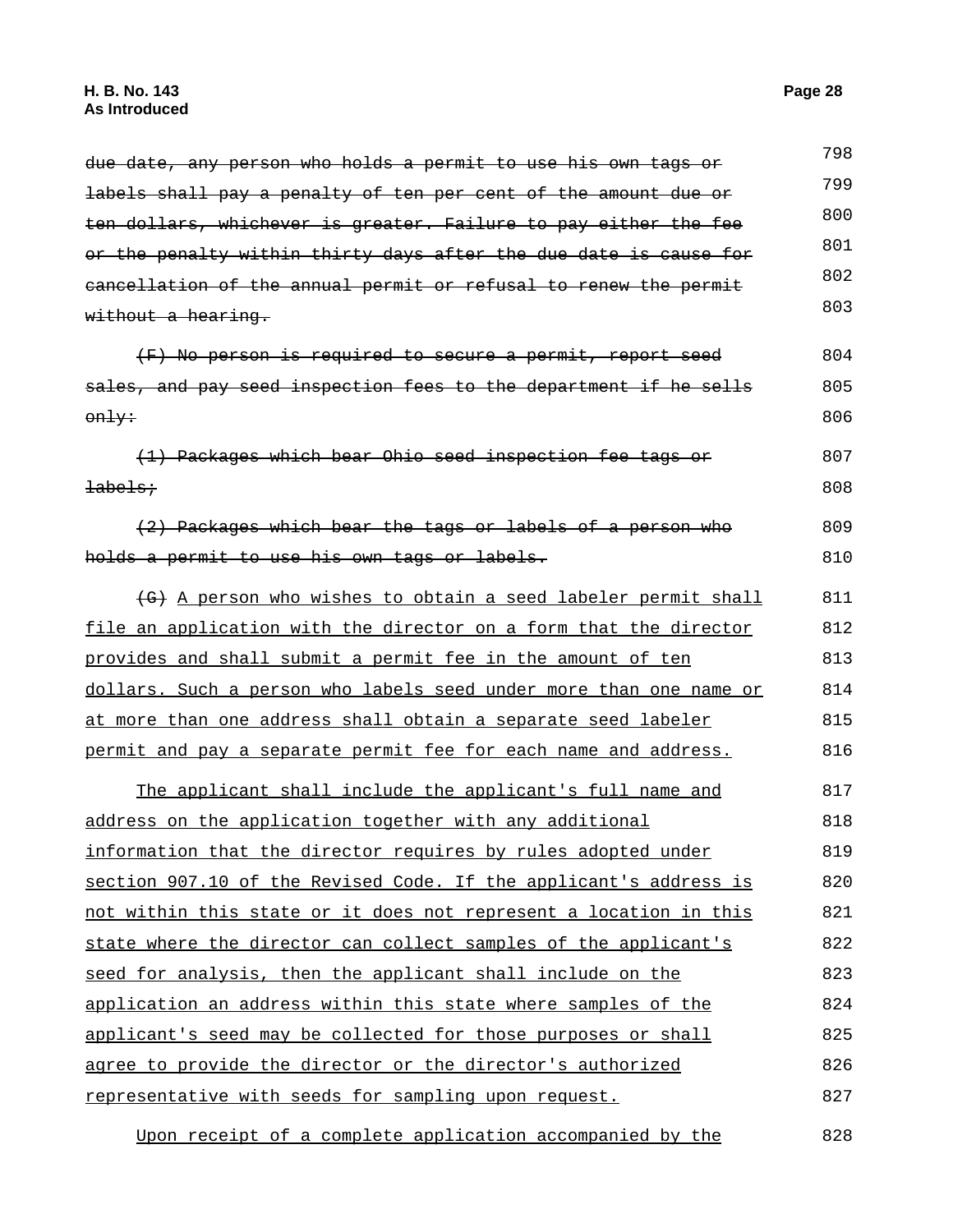| ten-dollar permit fee, the director shall issue a seed labeler's   | 829 |
|--------------------------------------------------------------------|-----|
| permit to the applicant. All seed labeler permits that are issued  | 830 |
| in accordance with division (D) of under this section shall expire | 831 |
| on the thirty-first day of December of each year regardless of the | 832 |
| date on which a permit was issued during that year.                | 833 |

Each person who obtains a seed labeler permit shall label the seed that the person intends for sale in this state in accordance with the requirements established in sections 907.01 to 907.17 of the Revised Code. Each person who holds a valid seed labeler permit shall keep the permit posted in a conspicuous place in the principal seed room from which the person sells seed and shall comply with the reporting and fee requirements that are established in section 907.14 of the Revised Code. 834 835 836 837 838 839 840 841

**Sec. 907.14.** (A) A person who holds a valid seed labeler permit issued under section 907.13 of the Revised Code shall report to the director of agriculture concerning the amount of seed that the person sells in this state. The report shall be made semiannually on a form that the director prescribes and provides. One semiannual report shall be filed with the director prior to the first day of February of each year with respect to all sales that the person made during the period from the first day of July to the thirty-first day of December of the preceding year. The second semiannual report shall be filed prior to the first day of August of each year with respect to all sales that the person made during the period from the first day of January to the thirtieth day of June of that year. 842 843 844 845 846 847 848 849 850 851 852 853 854

(B) A person who holds a valid seed labeler permit shall include with each semiannual report a seed fee based on the amount of the seed that the person sold during that reporting period as follows: 855 856 857 858

(1) For soybeans and small grains, including barley, oats, 859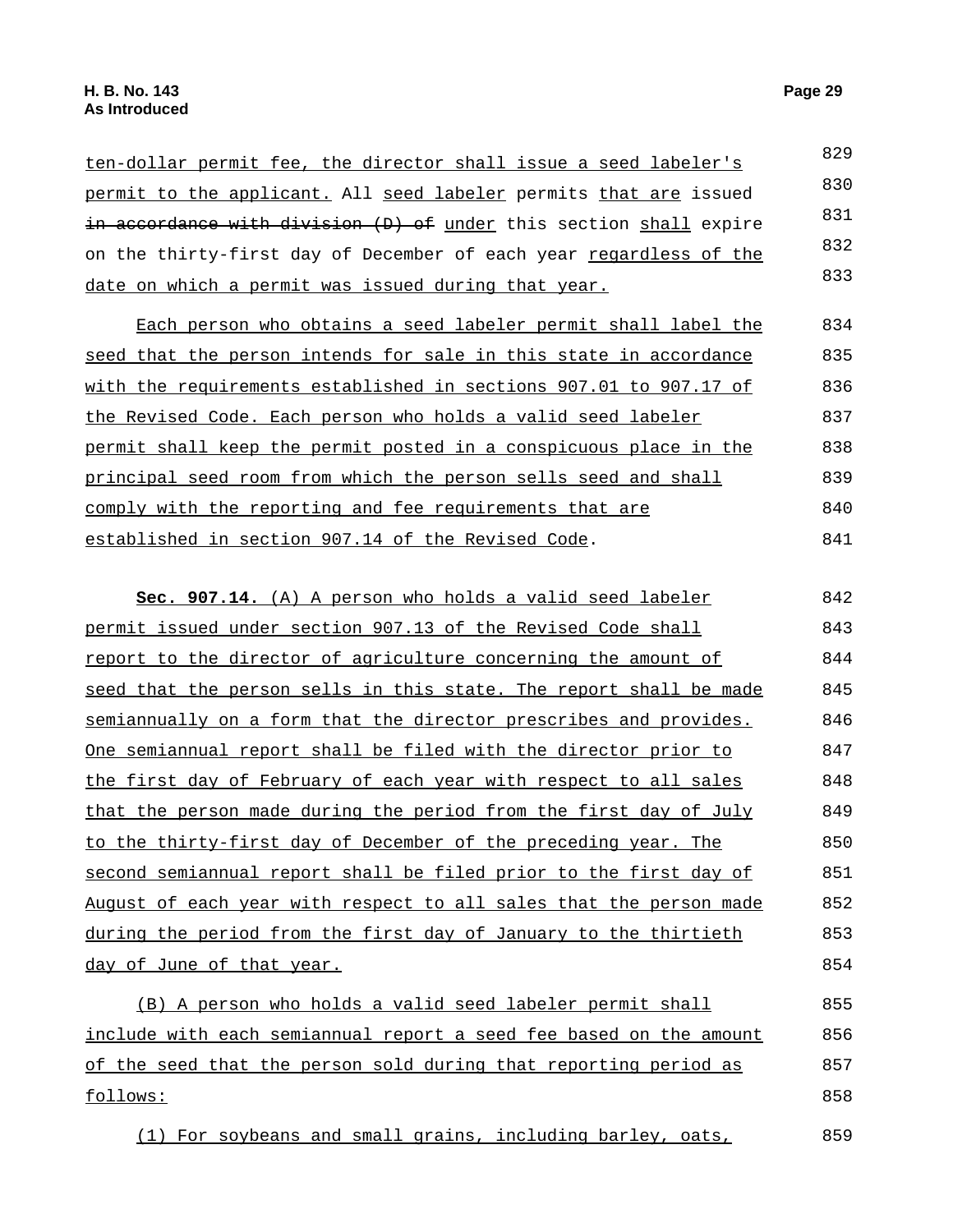| rye, wheat, triticale, and spelt, four cents per one hundred       | 860 |
|--------------------------------------------------------------------|-----|
| pounds;                                                            | 861 |
| (2) For corn and grain sorghum, five cents per one hundred         | 862 |
| pounds;                                                            | 863 |
| (3) For vegetable and flower seed sold at wholesale or retail      | 864 |
| or on consignment or commission in containers of eight ounces or   | 865 |
| less, two per cent of the wholesale value of the containers of     | 866 |
| seed or, if the seed is not sold wholesale, two per cent of the    | 867 |
| <u>retail value of the containers of seed;</u>                     | 868 |
| (4) For alfalfa, clover, grass, native grass, mixtures             | 869 |
| containing any of these, and all agricultural, vegetable, and      | 870 |
| flower seeds not specified in divisions $(B)(1)$ to $(3)$ of this  | 871 |
| section, ten cents per one hundred pounds.                         | 872 |
| If the total amount of the seed fee that is due is less than       | 873 |
| five dollars, the person shall pay the minimum seed fee, which is  | 874 |
| five dollars.                                                      | 875 |
| (C) For each failure to report in full the amount of seed          | 876 |
| sold or to submit the required seed fees in full by the due date,  | 877 |
| a person who holds a valid seed labeler permit shall pay a penalty | 878 |
| of ten per cent of the amount due or fifty dollars, whichever is   | 879 |
| greater. Failure to pay either the fee or the penalty within       | 880 |
| thirty days after the due date is cause for suspension or          | 881 |
| revocation by the director of the seed labeler permit or refusal,  | 882 |
| without a hearing, to issue a subsequent seed labeler permit for   | 883 |
| which the person applies.                                          | 884 |
| (D) This section does not apply to governmental entities that      | 885 |
| donate seed for conservation purposes.                             | 886 |

**Sec. 907.15.** The director of agriculture may suspend, revoke, or refuse to issue a permit to label seed for any violation of sections 907.01 to 907.17 of the Revised Code. No permit to label 887 888 889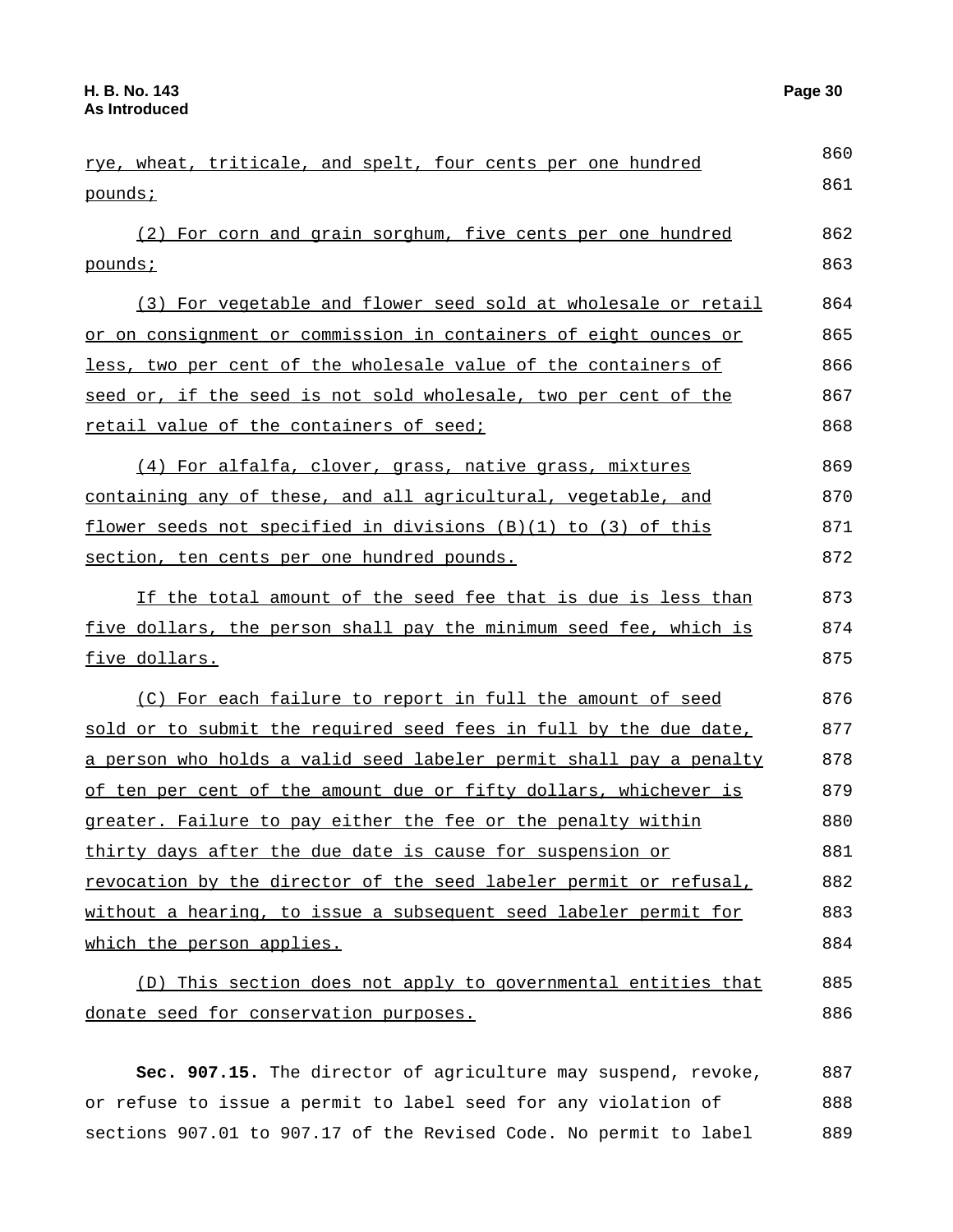seed shall be suspended or revoked except for failure to pay either the fee or penalty provided in section  $907.13$  907.14 of the Revised Code until the permit holder thereof has been given a hearing by the director in regard to the proposed suspension or revocation or unless a hearing is waived by the nonappearance of the permit holder at the time and place designated by the director. Any appeal from any such suspension, revocation, or refusal must shall be made within thirty days after the suspension, revocation, or refusal. 890 891 892 893 894 895 896 897 898

Sec. 907.16. All money received from permit fees, seed inspection fees, packet seed inspection stamps, purity analysis and germination test fees, sales of seized or condemned seed, and fines recovered under sections 907.01 to 907.17 of the Revised Code collected by the director of agriculture under sections 907.01 to 907.17 of the Revised Code shall be paid to the director of agriculture. The director shall deposit the money deposited into the treasury of the state to the credit of the general revenue fund seed fund, which is hereby created in the state treasury. Money credited to the fund shall be used to administer and enforce those sections and rules adopted under them. 899 900 901 902 903 904 905 906 907 908 909

**Sec. 907.31.** Any person who submits an application for the registration of a brand of legume inoculant shall pay annually, prior to the first day of August January, a registration and inspection fee based on his dollar sales volume of that brand in Ohio within the twelve month period ending the last day of June immediately preceding the registration renewal date, in accordance with the following schedule: 910 911 912 913 914 915 916

|  | $(A)$ One dollar up to ten thousand dollars volume, the | 917 |
|--|---------------------------------------------------------|-----|
|  | registration fee shall be twenty-five dollars.          | 918 |

(B) Ten thousand one dollars up to twenty thousand dollars 919